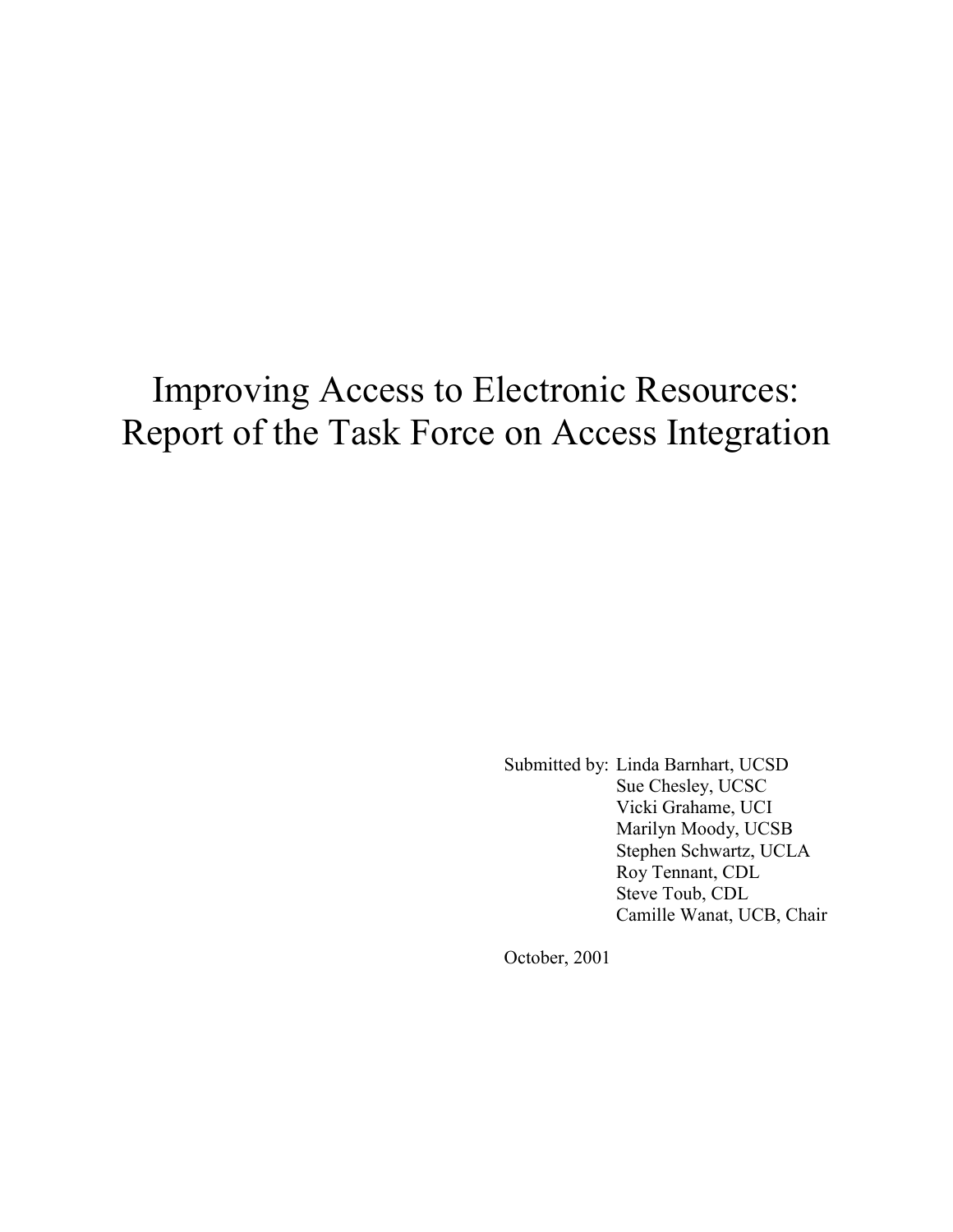## **Improving Access to Electronic Resources: Report of the Task Force on Access Integration**

| SFX.                                                                           |    |
|--------------------------------------------------------------------------------|----|
| X. Recommendations: Securing Effective Access Integration for the Long Term 26 |    |
|                                                                                |    |
|                                                                                |    |
|                                                                                | 27 |
|                                                                                | 28 |
| XII. Appendices:                                                               |    |
|                                                                                |    |
| Appendix B: Functionality Requirements for a Directory-style Discovery Tool 31 |    |
|                                                                                | 32 |
|                                                                                |    |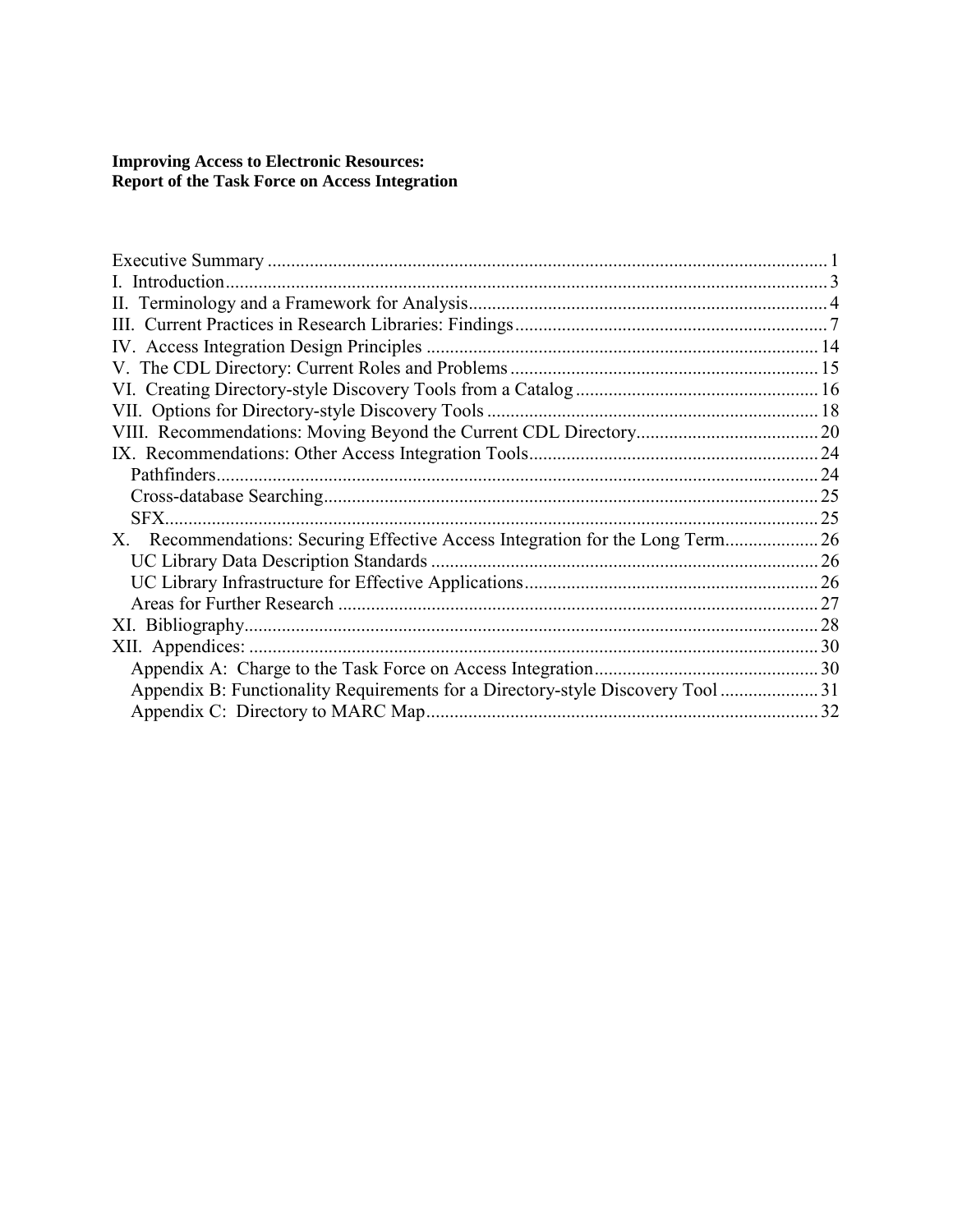## **Executive Summary**

The Task Force's charge was to develop a white paper defining the relationship between UC Library catalogs, databases, and web sites as access paths to library materials. The group began by exploring the concept of integration as it applies to the discovery, delivery, and management aspects of library access systems. The committee's focus was primarily on discovery integration, though we found that delivery and resources management are never far below the surface and inform our recommendations.

The task force also investigated current practices of ARL Libraries, UC campus libraries, and other consortia for integrating access to electronic resources. Virtually all libraries use library catalogs as well as a variety of other methods to provide alternate routes or views of abstracting and indexing databases, electronic journals, and other web-based research tools. The research in this area shows that users value quick and convenient routes to these electronic materials while libraries seek to maximize usability and visibility of the tools. The Task Force also notes several special problems faced by institutions as they develop electronic resource databases: providing subject access, defining the large variety of types of materials, and the quandary of whether to include free and unlicensed resources. We also investigated electronic pathfinders and other creative methods for providing guidance in choosing appropriate tools for specific research needs based on subject and level of research. The Task Force found only a few innovative projects around the country that integrate discovery by methods such as cross-database searching tools and customized gateways. We recognize the growing value of such products and recommend further development in this area.

Within the University of California Libraries, there is no clear uniformity. The solutions libraries have chosen to provide these alternate views of electronic resources range from well developed databases to simpler databases and lists of A&I resources and electronic journals. One idea was clear: the various campus databases and lists as well as the CDL Directory receive very high use. Clearly UC users value this type of approach in addition to the catalog. The creation of such lists and databases means redundant work on the part of catalogers and the creators of the alternate lists on individual campuses and across the UC system. The Task Force agreed that a collaborative approach is ideal. The investigation of the current problems with CDL Directory revealed one issue in need of immediate resolution, the inclusion of locally licensed materials.

Based on this research, the Task Force developed a set of core principles for any access integration tool and explored methods for creating directory-style tools from catalog records. We considered several options including using the catalog as sole gateway to electronic resources, relying on individual campus databases and lists of electronic resources, and creating a centralized database of resources.

The final recommendation regarding the CDL Directory reflects a phased approach. The first phase will remedy the most pressing problems with the CDL Directory. At the end of phase one, duplication of effort will be much reduced and each campus will have a directory for its electronic materials which will include both resources that are licensed locally and those licensed systemwide. There would be no "CDL Directory" as such (no union view); a union view of electronic resources would be available in Melvyl. The second and final phase requires much broader and deeper work to develop UC-wide metadata standards and to rearchitect the technical infrastructure of UC library applications in order to provide for truly flexible and robust access integration.

Recommendations follow:

Recommendation 1: The Task Force recommends that we proceed with some short-term changes to the existing CDL Directory discovery tool while pursuing a long-term solution that promises to be a more flexible and comprehensive solution to our problems. The first phase would accommodate the urgent need to provide access to core materials such as electronic journals, databases, and other reference texts,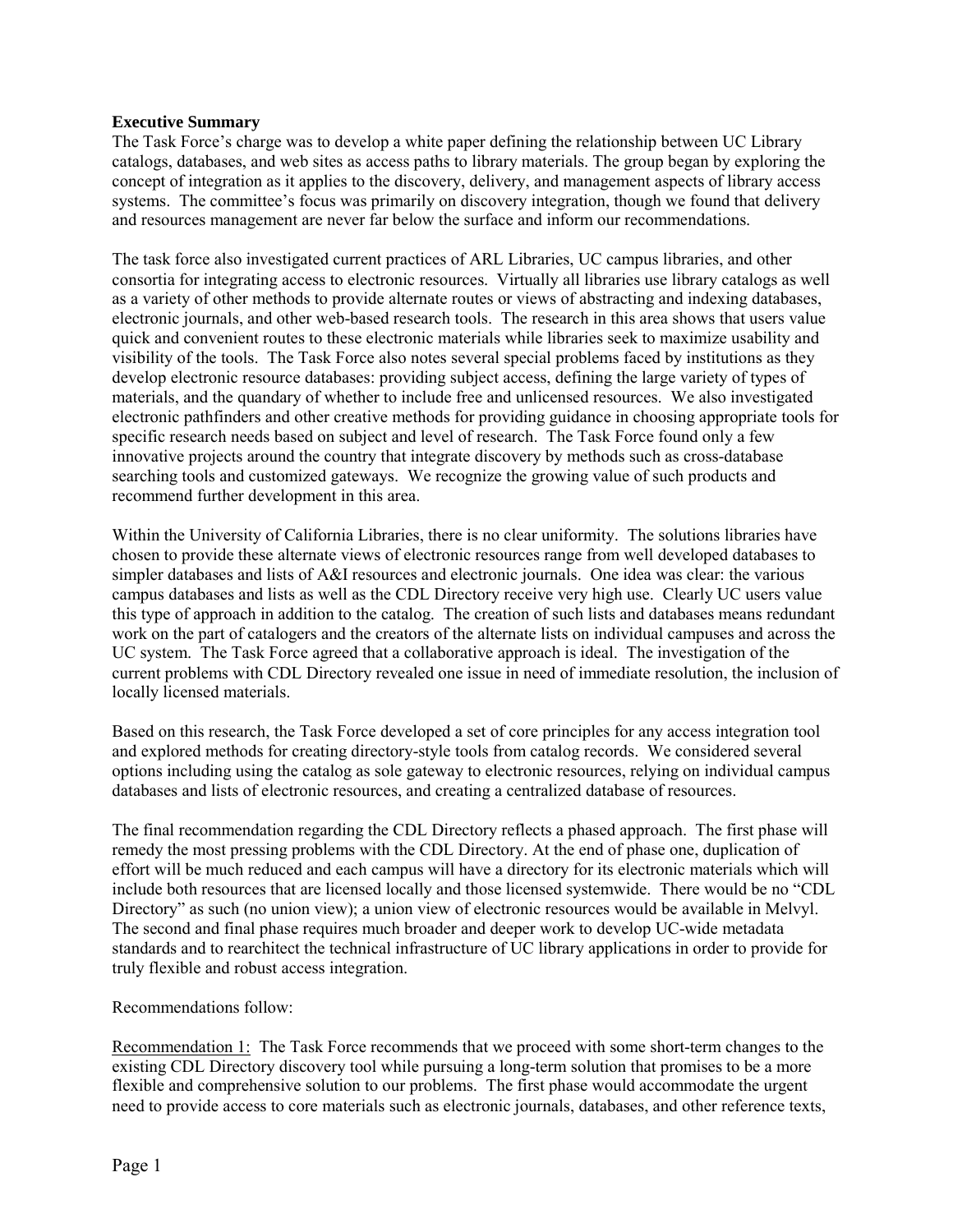to incorporate locally licensed materials, and to automate the data entry; this would be a redesign of the existing discovery tool. The second phase would allow for customized (or co-branded) views, develop a route to provide custom subject views for campuses that chose to use other than the central subject vocabulary, and take the time to consider alternative infrastructure and major software development. The Task Force developed a list of Functional Requirements, prioritized to facilitate the two phases; it can be found in Appendix B. This recommendation will require some UC-wide agreement on data standards for successful implementation (see Recommendation 5).

Recommendation 2: We recommend that subject guides and pathfinders continue to be developed locally at this time, but links to campus-developed subject guides should be incorporated in the custom views developed in any next generation directory-style products.

Recommendation 3: We urge that cross database search solutions continue to be pursued by UC, and that the upcoming SearchLight re-examination include user input, careful consideration of tailoring options, and potential use of commercial software. We also urge that UC carefully monitor the ARL Scholars Portal Project in view of its potential for cooperative research and development of an innovative research tool.

Recommendation 4: To maximize potential of the SFX server and to meet our users needs, UC libraries should begin work immediately to determine how the SFX server will incorporate access arranged by campus licenses as well as CDL-arranged licenses.

Recommendation 5: A standards team should be charged to deal with a number of tasks related to the record standards and coding issues that support discovery of electronic resources:

- Coding within bibliographic records that designates the item to be included in the new Directory;
- Conformance to data description standards;
- Minimum required fields for all UC library items;
- Vocabularies for each of the common fields;
- Strategy for "type" field(s) for electronic resources;
- Strategy for subject field(s) and handling broad subject access (i.e., using LC Classification numbers to map to a hierarchical broad subject vocabulary);
- Enhancements to the existing SCP guidelines, creating AACR2 cataloguing standards that would apply to all UC libraries; and
- Mapping between AACR2 and other data description standards (EAD, TEI).

Recommendation 6: The Library Technology Advisory Group (LTAG) should consider overseeing development of a common UC Library Application Infrastructure. Possible issues include:

- Data format standards (MARC, XML, etc.);
- Standards and infrastructure for more automated data flow. This may include: unique IDs, exporting, harvesting, merge/purge, syndication, opening up applications to handle data flow;
- Systemwide toolkits that provide campus-customized views that are managed by campus staff;
- Authentication/security standards; and
- Standards and infrastructure for durable URLs and URL resolution servers.

Recommendation 7: SOPAG should consider how UC libraries can best develop a cooperative research agenda to examine the continuing challenges posed by electronic library research tools.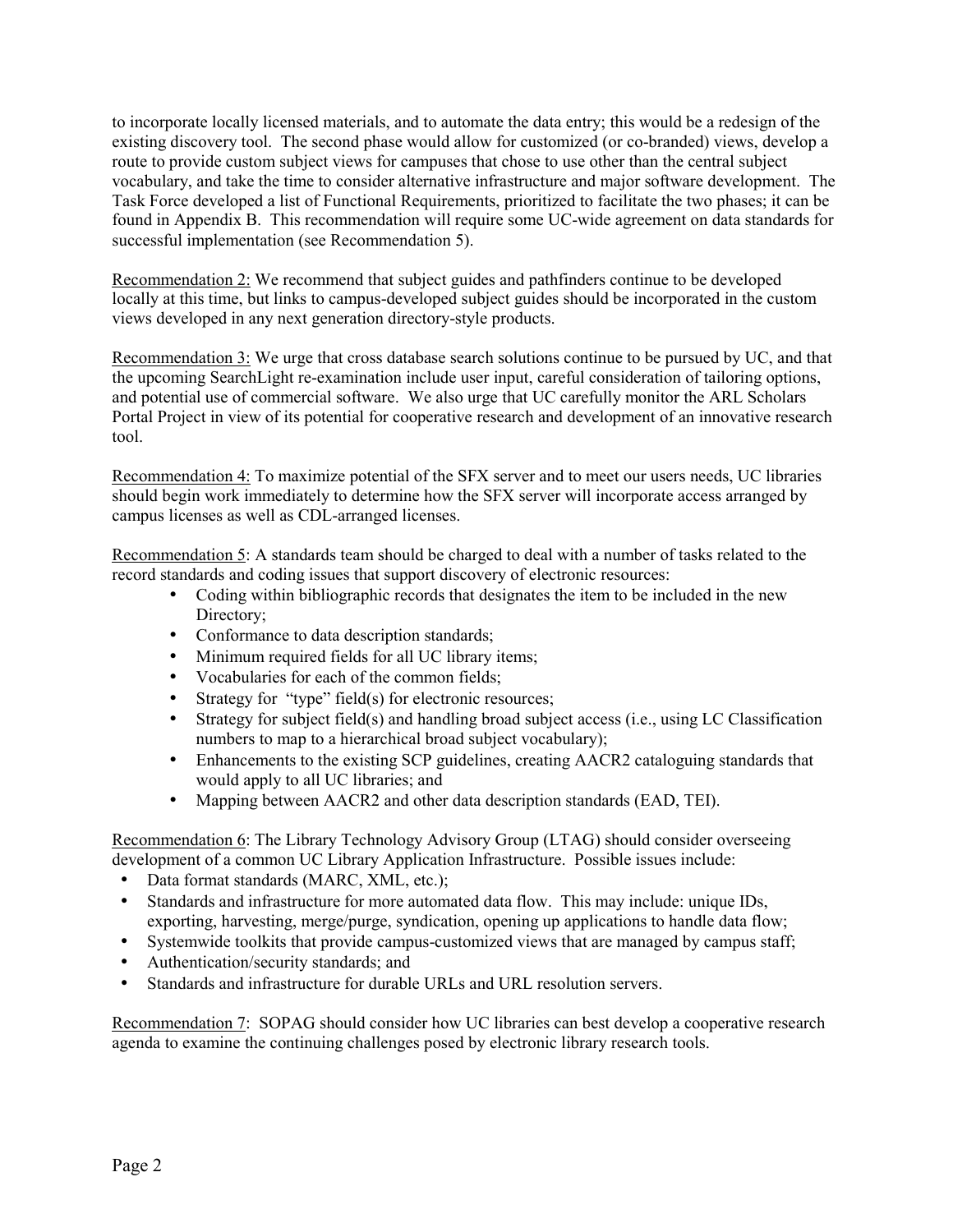## **I. Introduction**

The Task Force on Access Integration was charged by the Systemwide Operations and Planning Advisory Group (SOPAG) with the development of a white paper on the relationship between our various catalogs, databases, and web pages as access paths to library materials. [See Appendix 1 for the full charge.] Appointed to the Task Force were: Linda Barnhart (UCSD), Sue Chesley (UCSC), Vicki Grahame (UCI), Marilyn Moody (UCSB), Stephen Schwartz (UCLA), Roy Tennant (CDL), and Camille Wanat (UCB, Chair). Steve Toub (CDL) joined the group in mid-summer, as we realized we needed the specific expertise he brought as manager of the current CDL Directory; he served as a full member of the Task Force from the moment he first joined our discussion. To complete its work, the Task Force extensively examined the web sites of all ARL libraries to explore the community's approaches to the questions posed by the charge and reviewed the literature related to the topic. Karen Coyle and Mary Heath assisted our exploration of the capabilities of the new Melvyl and the ALEPH platform. Numerous other colleagues, from CDL and our campuses, assisted Task Force members as we pushed and pulled at the ideas that arose in relation to access integration. We thank them all. The Task Force held three meetings in person, as well as 10 conference calls; remaining work was done via email.

The cluster of issues surrounding access to electronic materials is a matter of great interest and concern within the library community. Individual libraries are responding to these issues in a variety of ways (outlined below) and the community at large is grappling with them as well. The Library of Congress' Bicentennial Conference on Bibliographic Control for the New Millennium and last spring's Digital Library Federation Forum, in particular, included many papers related to the Task Force's charge.

The primary stakeholders in how libraries design access paths to electronic materials are, of course, the users. Their needs range from "a few good things" to comprehensive research — their time frames from immediate to open-ended. We seek to serve the beginning undergraduate to the researcher experienced in their field. Some users approach their research wanting to find information from a narrow subject area, while others need broad interdisciplinary approaches. Some want to do known item searches, or search for items by matching individual characteristics. Others want to approach their searches in multiple ways, often in the same search. A fast and quick search by simple keyword may satisfy the needs of many users, while others require more sophisticated and complex searching. Designing productive access paths for our users is indeed daunting.

The Task Force recognizes that there is no one solution at this stage that will completely meet the needs of all users and library staff. In fact, there is no one solution. The cluster of issues presented by electronic resources and the changing face of library research routes are many and require an open and flexible approach on the part of libraries. Thus, our goal is to recommend some solid steps that build upon our common goal of supporting access to information for our users and that have the flexibility to support further experimentation and the inclusion of new developments.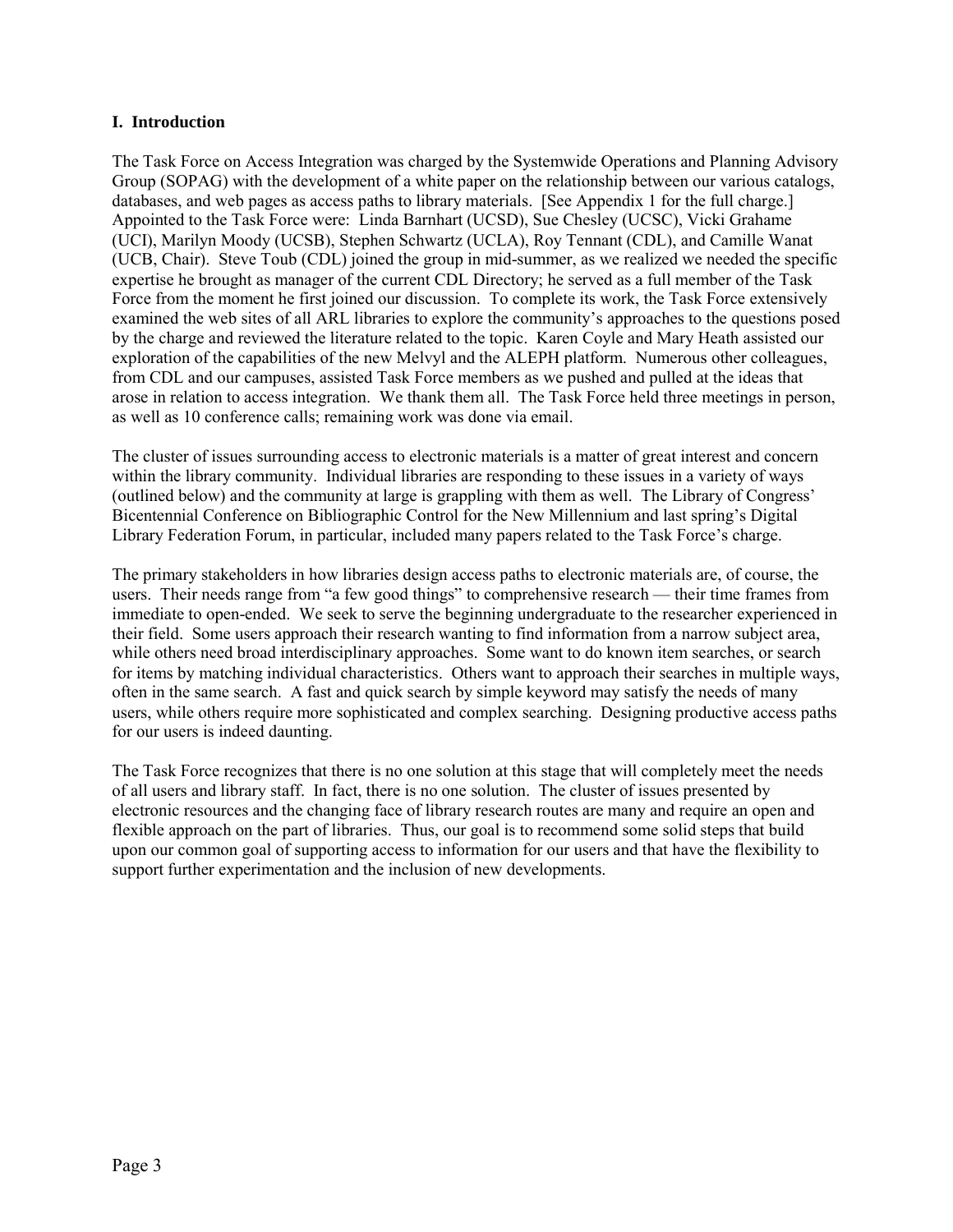## **II. Terminology and a Framework for Analysis**

ìAccess integrationî is not a well-defined term; it is open to multiple interpretations depending on the context and, as well, means quite different things to different people. Setting aside how we accomplish ìaccess integration,î how do we even talk about it? So the Task Force examined library access paths and, particularly, how "integration" relates to their various dimensions.

Libraries provide access to a variety of materials. These materials may be available in various physical formats or manifestations (print, electronic, microform, video, etc.) and various intellectual formats (books, journals, databases, etc.). A book, for example, may be located on a shelf in the stacks or an electronic full-text version may be available at a URL, but the important piece of the puzzle is that there is an electronic surrogate for that book, a "record" in a catalog that lists the title, author, location, and other *metadata* about that book. Metadata is what makes library access systems work. Metadata about library materials provides the ability to discover, deliver, and manage library resources.

There are three important dimensions related to library access systems: discovery, delivery, and management. "Integration" relates to each of these dimensions, though for different purposes and in different ways.

## **Discovery**

*Discovery* refers to the ability of users to locate library materials, largely by navigating through buckets of metadata. There are a variety of products for discovering library materials: the OPAC, a list of electronic journals, a list of databases, a database of electronic resources, a cross-database search tool (such as SearchLight), subject guides or pathfinders, specialized search engines (such as the proposed Scholars Portal), and so on.

Discovery tools (or access paths) depend on the ability to effectively navigate through "records" (metadata of library resources). *Integration* can occur in a number of ways:

1. Different discovery tools can be *integrated* by their common use of a single record for an item. For example, a "record" for JAMA may be utilized in a campus OPAC, in Melvyl (PE), in the CDL Directory, in a campus list of electronic journals, and in a campus subject guide or pathfinder, among other discovery systems.



Theoretically, the same exact record--metadata for the ERIC database in this case--could be used in separate products.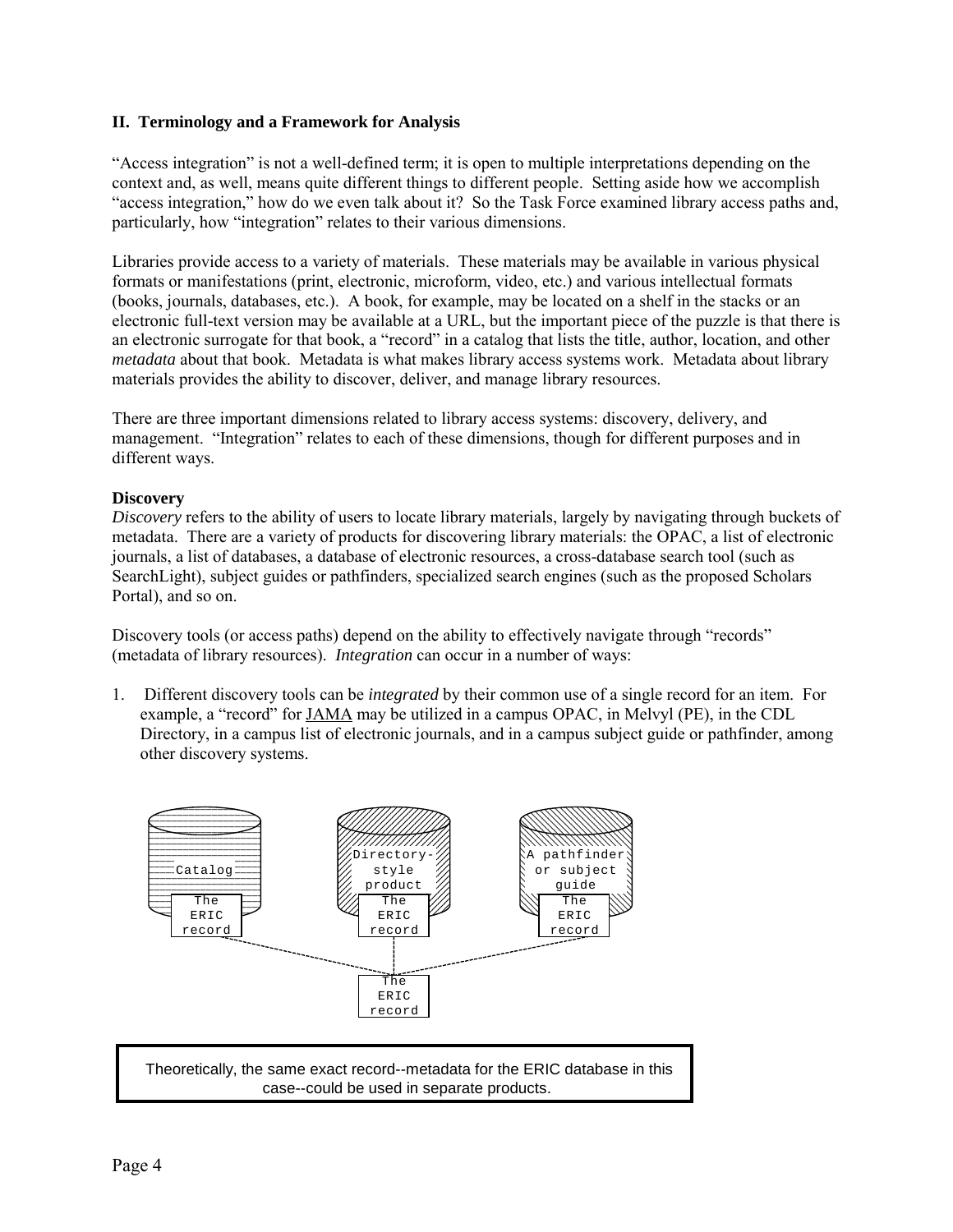2. Records from multiple sources can be located by means of a single discovery tool, thus providing an *integrated* view. A cross-database search tool might search across a limited number of parallel A&I databases (such as Database Advisor did or Flashpoint at Los Alamos National Laboratory does) or might search a broader range of databases and web resources (such as SearchLight). Other examples of this type of integrative tool would be ARLís proposed Scholars Portal project or applications of the Open Archives Metadata Harvesting Initiative.



3. Records can provide the hooks to enable context-sensitive discovery of other records in the same collection or in different collections. SFX is a prime example of this in the way it can tie discovery tools together to provide an *integrated* access path for the user. For example, it can suggest author or citation searches once a library user has identified one desirable item (this is in addition to its delivery role outlined below).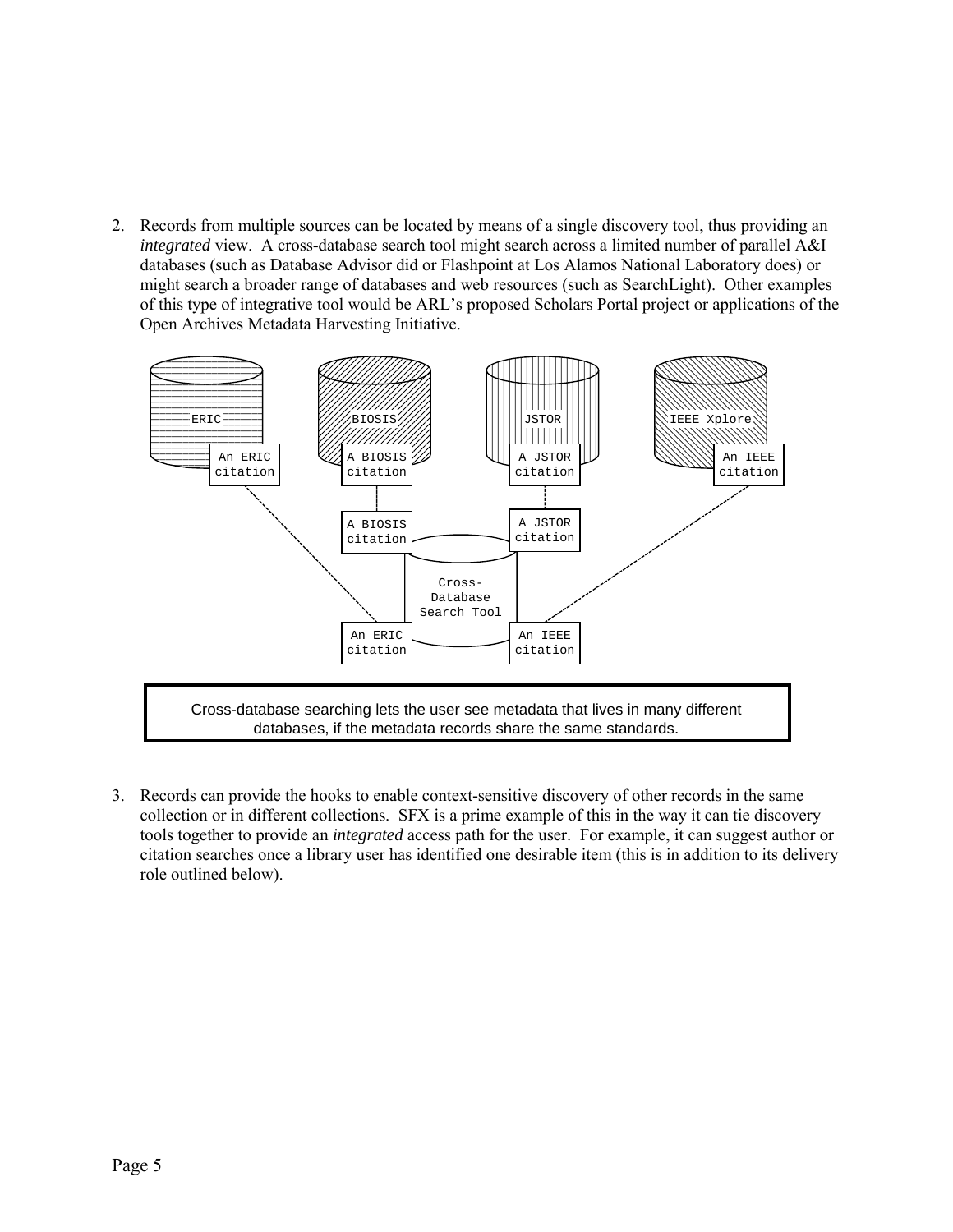

Records and systems that share standards can provide the user with additional items.

## **Delivery**

*Delivery* refers to the aspects of the access system that enables users to get from their desired "record" to the point where they can use the material itself. *Integration* occurs as multiple delivery systems work well together, interact well with various discovery tools, and are easily incorporated into users' workflows. For electronic materials, users may be able to click from the "record," the item's surrogate, directly to the item itself. There are a variety of technologies (persistent URLs, unique IDs, SFX, PKI, IP recognition, cookies, etc.) that make this possible. For print materials, aspects of delivery might include viewing circulation status and retrieving books from the stacks, or making an ILL or document delivery request.



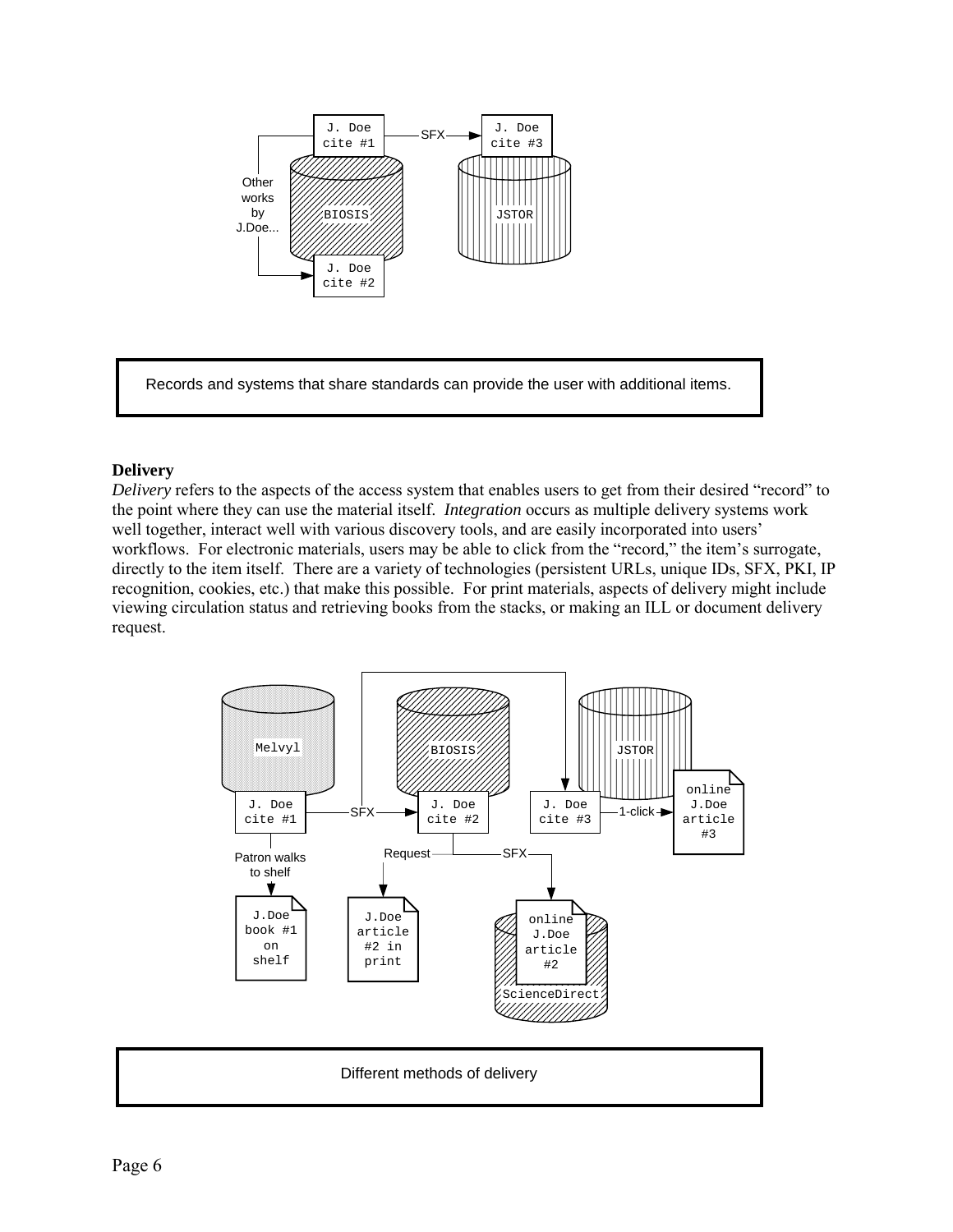For the most part, this cluster of issues is not specifically mentioned in the details of the Task Force's charge but the Task Force feels that they must be a critical part of any encompassing view of access integration. These issues are closely tied to anything that speaks of "access paths to library materials."

As noted above, delivery tools are those that enable the user to drill down from identification of an item to getting it in hand. UC has demonstrated a strong and continuing commitment to these tools, as reflected in the long and robust existence of our Melvyl union catalog, its incorporation of circulation status and the Request function within the Melvyl system, its use of a PURL server to reliably point to a sizable fraction of UCís licensed resources, its development of article-level links in the A&I databases it has hosted in the past, and the projected use of SFX and Open URL technology in its move to other hosts for these A&I databases. The Task Force assumes that the commitment to these and similar tools will continue with future development and so has not focused on them throughout the rest of the report.

## **Management**

*Management* refers to those aspects of the access system that enable the effective discovery and delivery of library materials. This includes acquisitions, cataloging, licensing, authentication, and so on—the "under the hood" issues that enable libraries to facilitate discovery and delivery for the user. Management aspects are *integrated* when the right hooks are built into library access systems so that management information is linked efficiently and effectively.

Electronic resources have presented new management challenges, in that they do not fit into the old ìmark it and park itî model of the print-only era. Electronic resources require more dynamic mechanisms to keep the entire integrated system functioning for the user at the discovery and delivery nodes since life cycles of materials can be short, providers and authentication schemes can change, and web resources can be temporarily unavailable. These management factors are part of the reason that many ARL libraries have developed freestanding databases of their electronic resources.

Successful delivery of reliable services to users in a scalable and sustainable fashion ideally requires integrated library systems that synchronize acquisitions, cataloging, and display in all appropriate discovery tools — the catalog, web lists/databases of electronic resources, and subject guides. Key features of any integrated system must include responsiveness to increasingly dynamic materials, accuracy, efficiency, and reduced redundancy. Libraries are spending extra people-hours and technology costs when all three of the above dimensions are not seamlessly integrated.

The next section of this white paper examines a variety of routes by which libraries present resources to their user communities. We examined these routes by their potential utility to users as well as their feasibility. While our focus, as guided by our charge, is primarily on discovery integration, the dimensions of delivery and resource management are never far below the surface and inform our recommendations.

# **III. Current Practices in Research Libraries: Findings**

In order to explore current and best practices in research libraries, the Task Force began by examining the web sites of ARL member libraries, UC libraries, and some consortia, looking particularly at what approaches were being used with respect to electronic resources (such as electronic journals, A&I databases, other reference works, and subject guides). Additionally, we looked for the presence of multidatabase search tools and any other innovative approach to the presentation and integration of library resources. We also examined other noteworthy library web sites and researched the literature. We note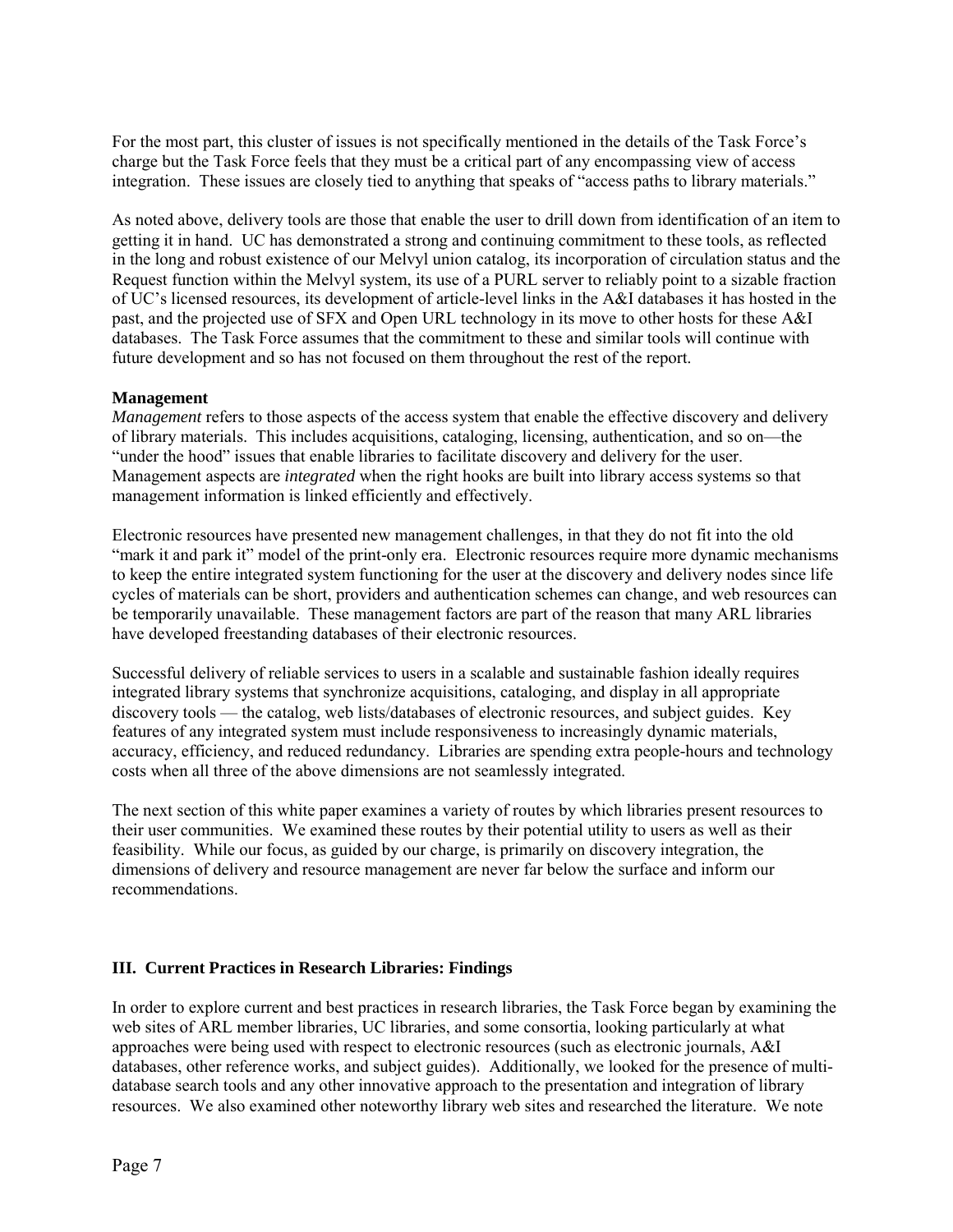that the situation is very fluid: our survey of ARL sites was conducted in late spring but merely represents a snapshot of an ever changing situation as, even over the short time span of the intervening months, individual sites changed dramatically in how they tackled these issues.

## **Library Catalogs**

The catalog, or OPAC, remains the classic overall database provided by all academic libraries, encompassing both print and electronic resources (as well as many other formats such as scores, videos, microform, recordings, etc.). The catalog typically includes electronic materials licensed or purchased by the institution and may also include listings of some free materials (for example, government publications formerly published in print/microform—but now electronic). However, the catalog usually does not include many freely available Internet resources that some institutions have included in their other listings of electronic resources.

The classic catalog serves both a discovery and an inventory function. Electronic materials have strained its discovery function as there has been a desire for broader subject headings and type (format) categories than cataloging has traditionally provided. Also, there is a lack of consensus and standards both within and among institutions on what these broader subject classes and format categories should be. Electronic materials have also strained the inventory function, with their continual mutations of electronic location, provider, and even content. Few institutions have chosen to take a hard line in restricting discovery of electronic materials to the catalog alone.

## **Presentations of Multiple Views in General**

The catalog has always been put forward as the Library's definitive database of the institution's owned/licensed materials. But users have always shown some desire for alternate views into the libraryís resources, for reasons of efficiency, and, indeed, libraries have responded by providing these alternate views even in the print-dominated library of the past.

Over the decades, these alternate views of particular parts of the library's collection have manifested themselves in products such as printed serial lists and in spatial arrangements which include periodical rooms with an alphabetic arrangement of current titles and reference rooms with separate physical sections for abstracting and indexing sources or for reference books such as dictionaries, directories, handbooks, etc. In many respects, the existence and arrangements of web lists/databases on library web sites are simply a parallel manifestation in our virtual library spaces. But they exist to serve the same user requirements and need to be recognized as such. User behavior correctly seeks out "least effort" solutions; Chrzastowski (1999) notes that:

ìLeast effort is not laziness, but instead applauds the foresight of the individual for achieving the objective while saving time and energy. Libraries have long been supporters of this philosophy, which can be seen as a restatement of one of Ranganathan's Laws, 'Save the time of the reader.' Libraries also have a long history of supplying users with least effort technologies that have moved us from handwritten catalog cards to Web catalogs and fulltext electronic journals."

There is increasing recognition that users want and need multiple views, particularly if the library is to remain relevant to fulfillment of their information needs. Users expect minimal clicks to get to resources and libraries may increasingly lose students to general search engines if we cannot meet that expectation (Jewell, 2001).

Currently, the typical multiple views provided by libraries include the catalog itself, web lists or databases of electronic journals, web lists or databases of abstracting and indexing (A&I) sources, and, to a lesser extent, web lists or databases of other reference sources (often broken down by subject or format). Often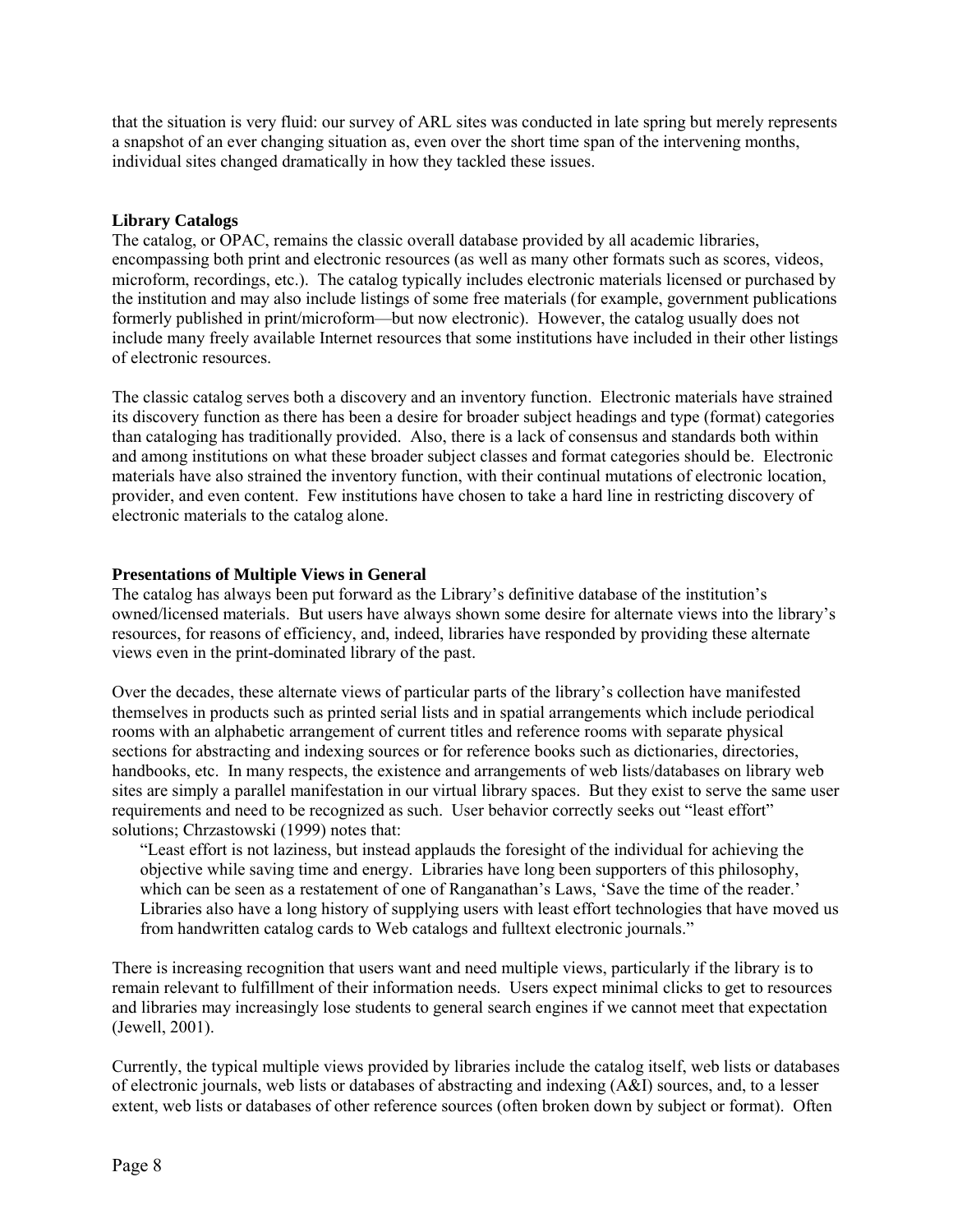libraries provide an overall database of electronic resources combining the above categories. That these are valued by users is clear from the analysis of web statistics on library web sites and by the voluminous anecdotal evidence that public service librarians hear from their faculty and students. A recent study of MIT users indicated that they found lists of electronic journals and databases to be the "most valuable and useful content  $\degree$  on the library web site (Hennig, 2001).

How to create and present these alternate views is the essential problem. Many institutions maintain databases of their electronic resources and create their alternative views from those databases. At some institutions where no overall listing exists, one still often sees handcrafted lists of A&I databases or electronic journals within specific subject areas. At a few institutions, these electronic resource databases are based on the catalog records. As Jewell (2001) notes, "Providing such multiple paths to resources in a cost-effective manner requires establishing synergy between cataloging and the methods used to generate lists." Knudson (1997) and Shadle (2000) illustrate this synergy as played out in their respective institutions (LANL and University of Washington).

The Task Force was specifically asked to address the implications of separating electronic resources from other, non-electronic, formats. Simply put, there are costs to the user in separating electronic resources as well as in not separating them. The danger in providing separate access to electronic materials is that the user will ignore the very valuable non-electronic materials in our collections. Reliance on purely electronic materials may also introduce a bias towards newer materials (though as increasing amounts of older materials are digitized, that fear may lessen). However, a recent study of Harvard seniors cited by Waters (2001) indicates that students are not ruling out the value of print materials in their research. They used print materials more than Internet based sources, and rated them higher on most factors other than convenience. Libraries clearly need to continue to provide encompassing views (such as the catalog and subject guides) and as well should explore ways of making our non-electronic materials more visibly useful. The notion of including tables of contents and indexes in our catalog records has been raised in the past and deserves re-examination. OCLC's recent announcement they are adding book summaries to WorldCat is another example of this approach.

However, it is well to realize that there are also costs to not providing separate views to electronic resources. Users will very correctly seek out the most convenient routes to the materials they seek. If libraries do not provide some of these routes, we violate our long held principle of saving the time of the user and risk losing these users to generalized search engines. Our institutions' investments in library resources make it incumbent on us to maximize their usability and visibility. To do this, we need to provide multiple routes to the same tools, even when that means that some of these routes are electronic only.

## **Presentations of Databases**

Databases (primarily of the A&I variety) were the most common type of electronic resource given a discovery treatment outside the standard OPAC. These listings of databases were often database-driven, though on a number of sites still appeared to be handcrafted lists.

This is not surprising, since A&I databases are parallel in role to the discovery function of the OPAC, but covering a different type of material. Most users would not think to search the catalog for the link to a A&I database, any more than they would have searched the card catalog for a journal index 40 years ago—they would go to the library's reference room looking for it instead. Since, for many disciplines, it is the A&I database that is even more critical to the user than the OPAC, the prominence that listings of databases receive on library web sites is appropriate. (In this sense, the OPAC is simply another database, which some library sites recognize by headings such as "Catalogs and Databases," though this is fairly unusual.)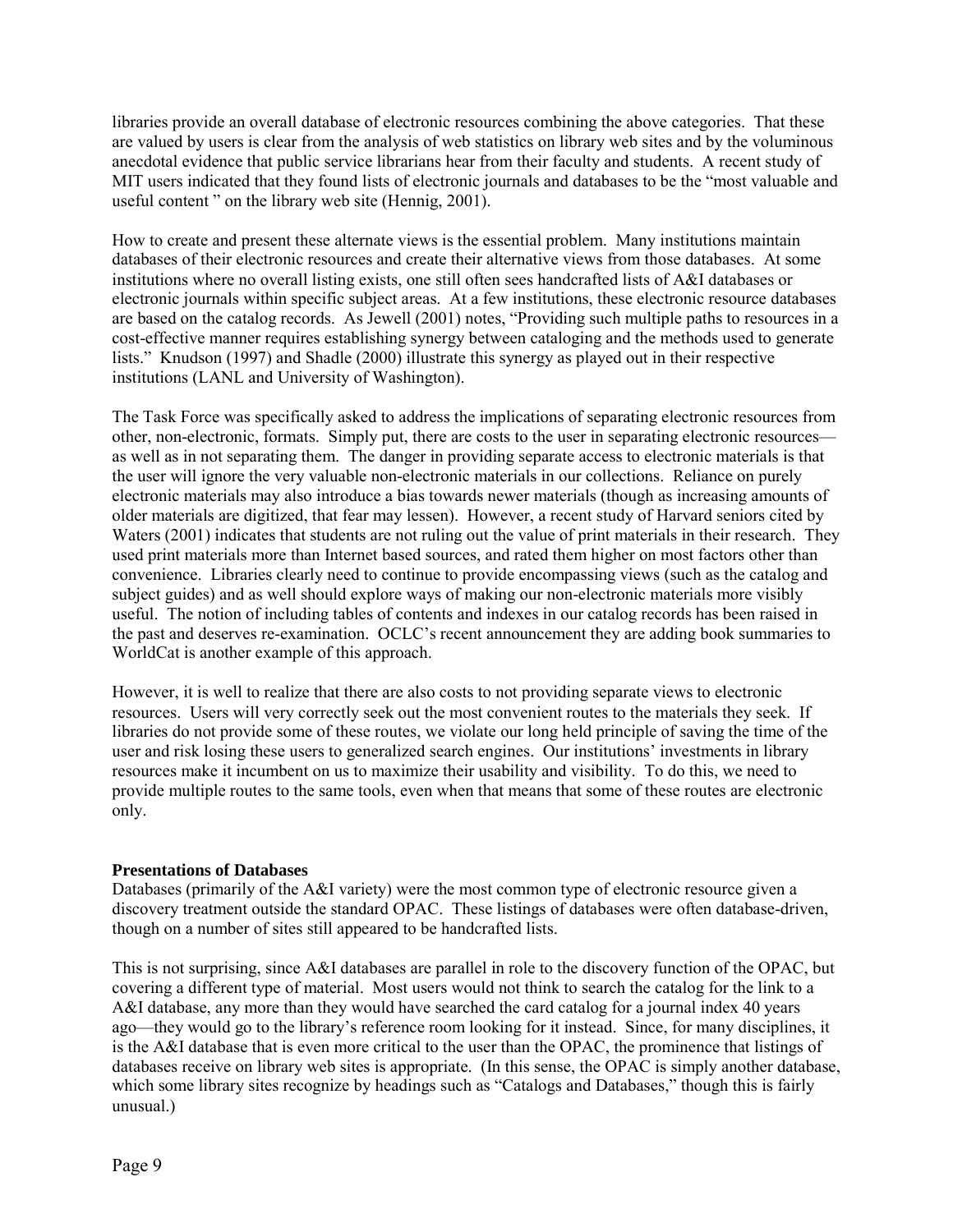Browsable  $(A-Z)$  lists of databases were most common, with access by subject not far behind. The subject headings used to categorize databases varied widely — anywhere from 4 to nearly 100 subject categories (with many variations in between). The ability to do a keyword search of the database listing was not particularly common, except in the case where the user was dealing with an overall database of electronic resources (as with the current CDL Directory).

## **Presentations of Electronic Journals**

Most ARL libraries presented alternative views of their electronic journal collections, only slightly less commonly than listings of databases. Browsable  $(A-Z)$  lists were by far the most common presentation, with subject breakdowns reasonably common. Again, these listings appeared to be database-driven in most cases.

The ability to search a list or database of electronic journals by keyword was available about half as often as the A–Z browse list—not as commonly as one would have expected. Rarely was subject access available without an A-Z browse list and a search capability—but it did happen (most often in the case of handcrafted subject lists).

Statistics on the use of electronic journal lists or databases show heavy and consistent use. Library users have made it clear that these alternate presentations of electronic journals are highly valued.

There is a substantial literature on the need for and value of alternate views of electronic journals; Chrzastowski (1999) and Antelman (2000) are representative of the key points made in those articles.

## **Presentations of Other Electronic Resources**

Other types of electronic resources were represented less often than either databases or electronic journals, though with a significant level of frequency. Access to these resources by subject and by type was common. As with A&I databases and with electronic journals, the number of subject categories used by a site varied widely. Likewise, the number of types or formats (reference texts, directories, news, etc.) was highly variable.

#### **Special Problem for all Electronic Resource Databases: Subject Categorization**

This was easily the most problematic area, with wide variation as to how institutions approached the problem. The number of categories used within ARL libraries ranged from 4 to about 100. The University of Washington reports that subject access is used relatively less often than other forms of access, a finding corroborated anecdotally in other settings.

Upon examination, it is clear that there are at least three different approaches to "subject." Some sites view "subject" as an objective attribute of the material. A second approach is that of "subject" as determined by targeted audience (often departments, or majors in an institution). The third view is that of "subject" as determined by library organization (by collection or branch). The second and third approaches in particular often lead to multiple broad subject categories being assigned to a given item.

The Task Force heard much anecdotal evidence as to how difficult it is for institutions to settle on a subject scheme—"wars are fought over this." Even institutions that appear to have settled upon an approach will say, "not everyone is happy with this."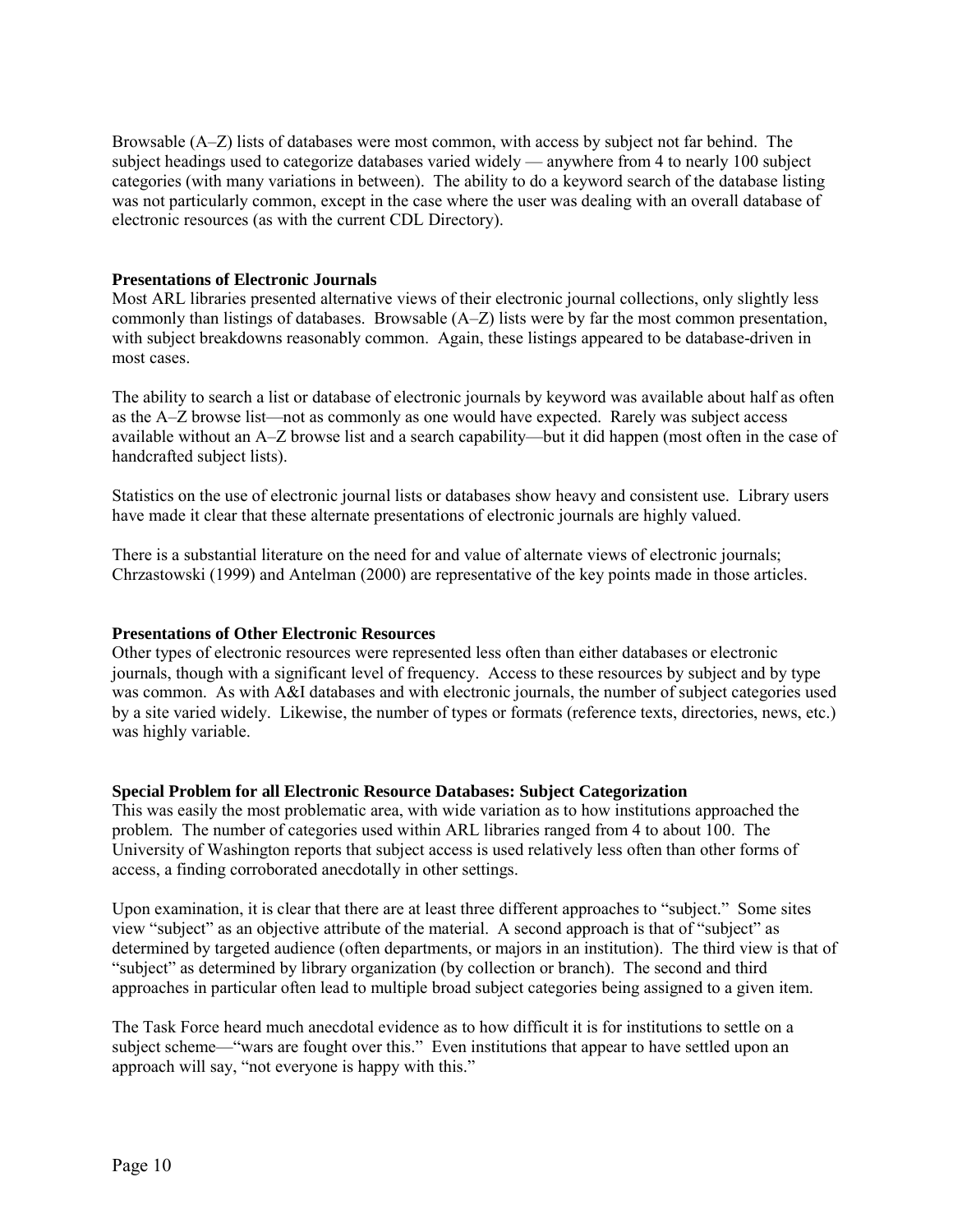Wilson (2001) notes that most ARL libraries are not classifying electronic materials and that "it would be unfortunate and shortsighted for more than a century of classification in libraries to be suspended just when research is showing how applicable classification is for knowledge organization of electronic and Internet resources." One example of such an application is assigning electronic resources to subject categories by using Library of Congress Classifications (LCC) and then mapping the classification to an institutionally developed hierarchical subject scheme. This approach is currently in use by the University of Washington and Columbia, and UCLA is in the midst of developing such a mapping for its electronic resources. The Columbia approach is well documented

[http://www.columbia.edu/cu/libraries/inside/projects/metadata/hilcc/].

## **Special Problem for all Electronic Resource Databases: Type or Format Categorization:**

The problems encountered in this area are very similar in nature to those posed by subject categorization. There is wide variation in the number of types used. Approaches vary from the simplest view of only listing databases and electronic journals to the highly developed with  $40-50$  formats (including dictionaries, encyclopedias, atlases, book reviews, news, etc.). While there are commonalities, there is no standard set of types in wide use.

## **Special Problem for all Electronic Resource Databases: Free Internet Resources**

Practice relating to the inclusion of free Internet resources is quite varied. Some institutions catalog these resources, so that they appear in OPACs and possibly also in separate electronic resource databases. Other institutions include them in electronic resource databases but do not necessarily catalog them. In other cases, these resources show up on handcrafted lists of Internet resources developed by subject specialists, but are not always gathered into an institution-wide database of such resources. In all cases, the extent of inclusion of free materials is highly variable and largely dependent on the resources (particularly time) available for subject specialists to select and organize resources for inclusion. Within UC, databases such as Sage (UCSD) and INFOMINE (UCR) illustrate well-developed databases of Internet resources, encompassing both free and licensed resources. UCLA is also in the midst of developing one (ERDB).

There is a substantial literature on the question of what libraries should be doing with regard to free Internet resources. Pitschmann (2001) provides a thorough review, particularly of the collection development and staffing ramifications. Calhoun (2000) focuses on workflow issues. Baruth (2000) makes the case against the integration of online resources into the local OPAC, largely on the basis of scale and sustainability. CORC (OCLC's Cooperative Online Resource Catalogue) presents a cooperative solution parallel to WorldCat for more standard library materials and Calhoun outlines its use in a research project at Cornell. However, difficulties with CORC have been noted related to expense and uneven quality of records (Millett, 2001). The key question appears to be whether future technological developments will bring relief:

ìThe primary question for the future is whether broad application of enhanced metadata standards and next-generation search engines will allow end users to mine the Web themselves with greater precision than is currently possible and, in so doing, bypass the current need for facilitated access." (Pitschmann, 2001).

At the present time, however, this remains a difficult issue for libraries. Scale and sustainability pose serious manpower issues. However, by choosing to ignore free electronic resources, libraries risk forcing users to use general search engines and miss the opportunity to assist users in identifying quality resources—a value traditionally added by the library.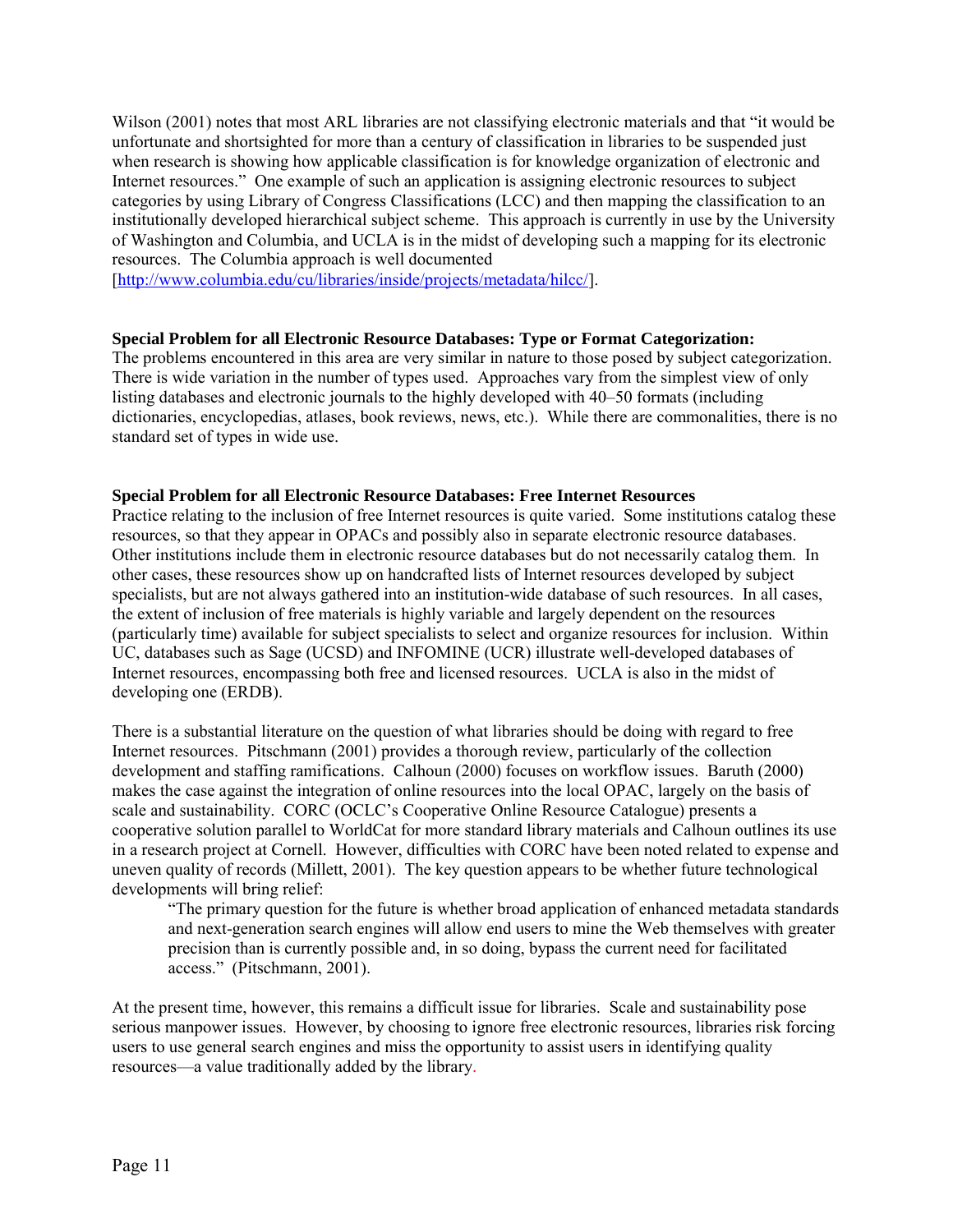## **Cross-database Searching / Integrated Search of Separate Parallel Databases**

The Holy Grail of integrated searching is the single search box, into which the user types a query, and which returns highly relevant and non-duplicative research materials from a multitude of vetted sources. While the ideal has not been found yet, there is a small but steady stream of projects in this vein. There are relatively few such systems in place now, but it is likely that more will be making their debut soon, since they are a response to a commonly recognized problem and since commercial tools and services are becoming more widely available.

At this stage, they appear to fall into two categories: those that search a set of highly parallel sources (usually A&I databases) and those that attempt to encompass more (catalogs, databases, and selected web sites).

The first category is the more common and typically searches a range of A&I databases, often limited to a set of core databases. For example, Flashpoint at LANL searches 9 A&I databases central to the Lab's mission (Mahoney, 2001). Multi-SEARCH at the University of Arizona searches a limited set of core files, as does NLM's Gateway and the Department of Energy's EnergyPortal. OhioLink is working on such a multi-database search tool, requiring users to choose from small clusters of databases or to select their own cluster and providing de-duping of records. A number of institutions are using the commercial software product WebFeat for this purpose (such as the King County Library System in Washington and the University of Illinois at Chicago). UCSD's Database Advisor was an early example of this category.

CDLís SearchLight (the successor to Database Advisor) falls into the second category, encompassing catalogs, databases, and selected web sites. Campbell (2000) has extended the reach of such a product by calling for the cooperative creation of a Scholars Portal. The need for collaborative effort in this arena is echoed by Thomas (2000) who notes "that for an individual library to serve its users successfully, it must connect and ally itself with other libraries and developers of commercial search engines in a highly integrated fashion." ARL has formed a working group to further explore the concept of a scholars portal; their latest report notes the need for a "discovery tool that enables a user to search across certain limited but diverse and distributed websites, library catalogs, and databases of information resources to retrieve and integrate the results in a single presentation." (ARL Scholars Portal Working Group Report, 2001).

Many of our users, especially students, have a "Google mentality." If libraries resist that tendency too strongly in how we present library resources, we risk losing these users (and the University's research and instruction suffers). Therefore, it is important to continue development work in this area, even though it is difficult and progress will be slow. Integrated search tools are particularly important for users who do not know which database to search or simply feel that they should not have to choose.

At the current stage of development, this type of product best targets the unsophisticated user or the user researching an unfamiliar topic. Yet, a version that searches a large number of databases tends to provide overwhelming results—for an audience least able to cope with this type of results. Some approaches deal with this by limiting the number of databases searched to a core set or by requiring the user to pick the databases. There is some research to indicate that users prefer some degree of control over database selection and relevance feedback (Park, 2000). The integration of search results from disparate sources is not simple and requires further research on the desired characteristics of non-duplication and improved filtering and ranking. So far, these tools do not appear to target specific user groups or user needs (for example, creating tools that would provide the undergraduate with "a few good things" or tools that would provide a comprehensive search for specific fields). The development of good integrated search tools is clearly difficult and will require much more experimentation before libraries get it right.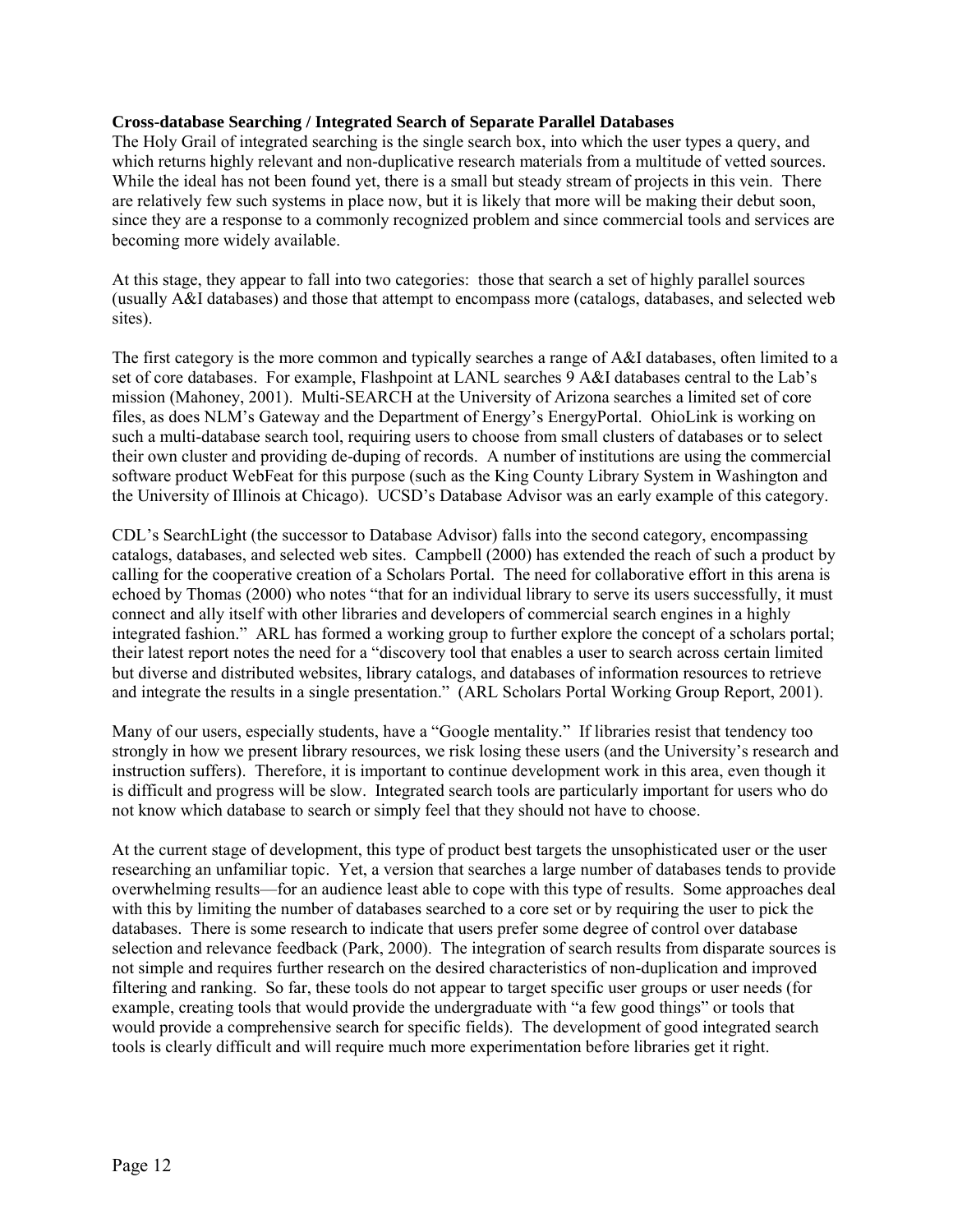#### **Subject Guides/Pathfinders**

Most electronic resource databases or other discovery tools do not address the varying levels of research and information literacy among their users. In an effort to address some of these issues, most libraries have created subject guides and pathfinders to provide guidance on the best resources, in any format, for a variety of subjects. Integration of these tools into our suite of discovery options provides a necessary element of research advice and bibliographic instruction in a remote environment, and so it is no surprise that library web sites have been used as a means to distribute these subject guides to users. However, in many large libraries, pathfinders are often inconsistent across subject areas and often hard to find as they are distributed throughout the library's site. Human selection is a strong element in most pathfinders and is manifested in this discovery tool more often than in other tools.

Some institutions appear to have used their electronic resource databases to automatically generate subject guides. "Research QuickStart" at the University of Minnesota [http://research.lib.umn.edu/] and the University of Wisconsin's "Research By Subject" [http://www.library.wisc.edu/subject/subject.html] are two good examples of this approach. Still other institutions have included their subject guides as items in their electronic resource databases. These tools are often listed by subject and as a specific format type.

Subject guides are a form of generalized customization—an attempt to pull together a useful set of resources for a class of users interested in a particular subject.

#### **Customized Gateways**

A number of institutions have developed tools that enable their users to develop a customized set of useful library resources. Examples of this My Library approach include North Carolina State University, Virginia Commonwealth University, and the University of Washington (My Gateway) among others. CDL developed MyLibrary@CDL as an example of this concept, though further development has been put on hold following an extensive evaluation process. In spite of expressed enthusiasm by users, it is not clear that most users value this tool adequately to consistently continue to use it over time (Ghaphery, 2000 and Jordan, 2000). Other problems mentioned in the literature include the difficulty of incorporating and maintaining the type of library circulation account and request features that users desire.

## **UC Situation**

The UC campuses are fairly typical of the ARL library sites in general, exhibiting a wide range of the variations listed above. There is no uniformity of approach. Solutions range from well-developed databases that include licensed electronic resources as well as Internet resources (illustrated by Sage and INFOMINE) to simpler databases and lists of A&I databases and electronic journals (and those often only at subject levels below that of the entire library collection). Subject access is just as problematic for UC campuses as elsewhere; many point to the CDL Directory for their subject approach to databases and electronic journals (with caveats that this may not include everything—specifically, locally licensed materials). Browsable A–Z lists of electronic journal titles and A&I databases are fairly common within UC, though not uniformly available. Search capability (by keyword or by exact title) in electronic journal or resource databases is available about half the time.

At the UC-wide level, the CDL Directory provides a database of electronic resources licensed via CDL. Only UCSF has been able to input their locally licensed materials up until now (and thus the CDL Directory provides overall access to these materials for that campus); materials individually licensed by other campuses do not appear. The subject vocabulary used by the CDL Directory has been controversial (similar to reports of conflict elsewhere). The fact remains that many campuses do point to those subject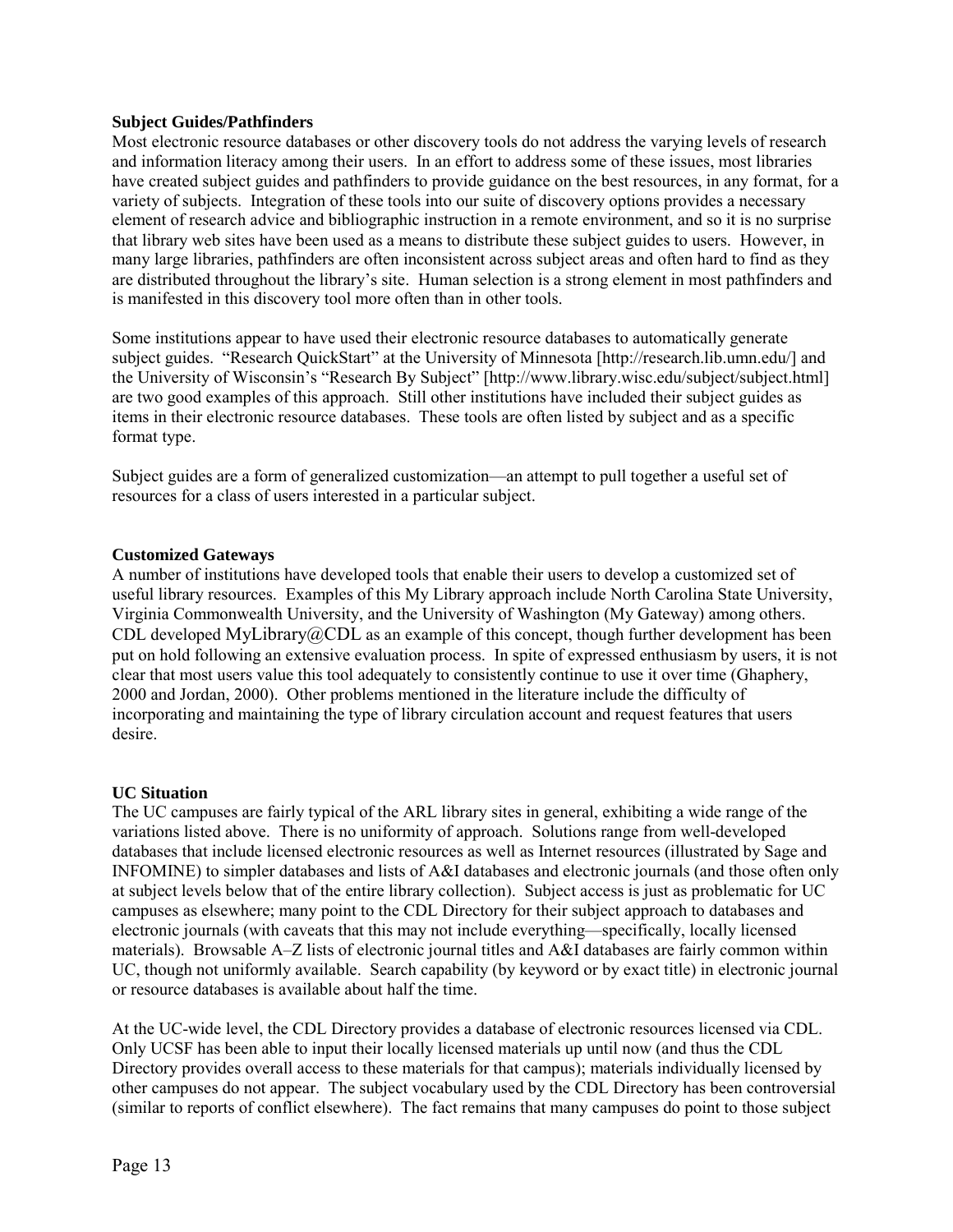breakdowns for lack of any better scheme in place locally. The CDL subject vocabulary — while not to everyone's taste  $\sim$  appears to be adequate for many, though the content is not. The current CDL Directory has come under considerable scrutiny over the past year (see CDL Directory documents in the bibliography). The Web Design Advisory Group has proposed an alternate scheme for the subject breakdown, utilizing LC Classifications. Since the CDL Directory was initially put into place as an experiment, it has even been suggested that it be scrapped at this point. Further development is on hold pending this Task Force's recommendations.

The various campus databases and lists of electronic journal titles and of A&I databases, the electronic resource databases, and the CDL Directory all receive very heavy use. Clearly, UC users value this type of approach in addition to (and, for some purposes, in place of) the catalog.

All cataloged electronic resources appear in both local catalogs and Melvyl. An online resources catalog is planned for Melvyl-T, a logical base consisting of those records with an 856 field (URL) with subfield indicators of 40 or 41.

SearchLight is the cross-database search tool provided by CDL. The Task Force understands that CDL is planning focus groups of users to determine what features they would like; after this, the issue of SearchLight's future will be taken up with the CDL Tools and Services Working Group, which has made recommendations about suggested enhancements based on meetings with campus library staff.

# **IV. Access Integration Design Principles**

Underlying our recommendations are a number of principles. While not a comprehensive list, we do believe these core assumptions should hold:

User-Centered Discovery Tools and Delivery Services

- 1. Users should be able to easily select the appropriate discovery tool.
- 2. If two discovery tools exist that are similar but not quite the same (for example, a CDL list of electronic journals and a campus list of electronic journals), we should combine these tools so users only see one discovery tool.
- 3. Redundancy of approach (provision of multiple views) is desirable if these differing views are needed to meet differing user needs.
- 4. Within a discovery tool, access paths should be clear, easy to use, and require "minimum clicks."
- 5. Within a discovery tool, users should be able to control filters and sorts.
- 6. Campus users should be presented with what is available to them (whether licensed by CDL or by their campus).
- 7. One of the available views should provide a single place to look for all library resources: print and electronic, regardless of format, whether the authorized user is on or off campus, etc.
- 8. There should be separate views that cater to access/discovery of electronic resources.
- 9. Graceful integration of discovery tools and delivery services is critical.
- 10. The differences between delivery modes (access an item online vs. request an item and it will be sent vs. walk to shelf to retrieve item) should be easily understandable to the user.
- 11. Within discovery tools and delivery services, speed of system processing and screen rendering is critical.
- 12. Delivery services should be as consistent as possible across discovery tools.
- 13. Design and implementation methodology should be user-centered.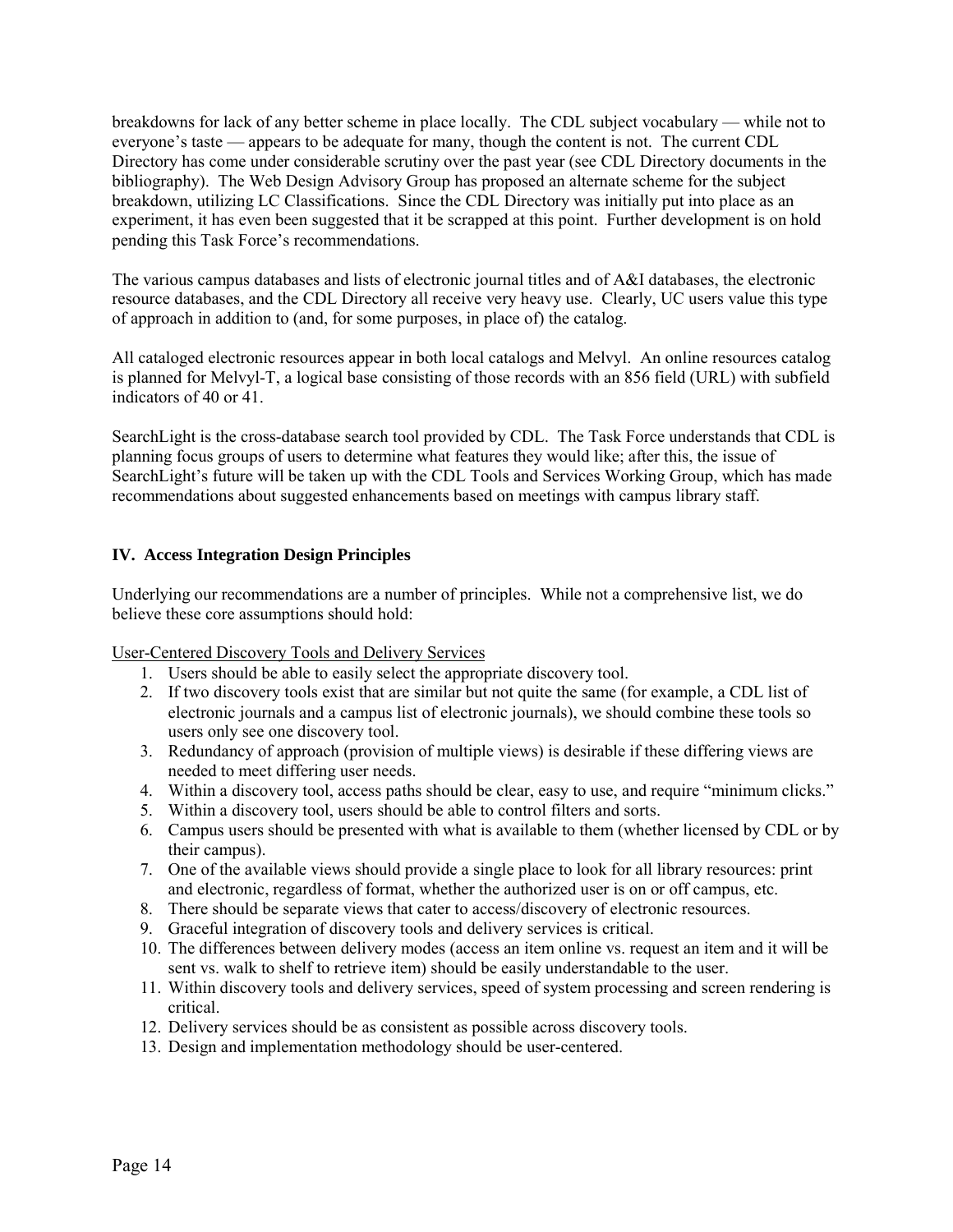"Integration-ready" Management Functionality

- 14. All metadata should conform to common standards, allowing for use in other ("common") systems.
- 15. Local metadata standards must not conflict with common metadata standards, allowing for local enhancement without sacrificing ability to be used in the "commons."
- 16. Avoid redundant staff effort and development (for example, a catalog record should provide the basis for other views without data reentry, do not duplicate tool development between CDL and individual campuses).
- 17. Aim for seamless portability of metadata across products including graceful merging and updating of records.
- 18. Any tool developed should be scalable and extensible.
- 19. The ability to measure usage should be considered in the design.

## **V. The CDL Directory: Current Roles and Problems**

## **Current Roles**

The Task Force was asked to explore the current roles of the CDL Directory as well as other web-based lists of licensed resources. Many of them have already been touched on above in our survey of the library scene with respect to this type of tool. These roles include:

- Provision of an efficient look-up tool, less ponderous and quicker than searching the catalog for most users.
- Provision of a desired tool, as evidenced by the rapid adoption and heavy usage of such tools by our users; they appear to be a preferred route, especially to electronic journals and databases. Use of the CDL Directory, and of various electronic resource lists/databases on the campuses, is very high and indicates that our users want this form of access.
- Provision of broad subject access to standard resources such as databases, electronic journals, and other resources — a type of access not usually provided in catalogs. While usage is not quite as high as for browsable A–Z lists in general, or searchable lists, usage of subject listings is very substantial.
- Provision of a hierarchical subject approach for browsing.
- Ability to embed on local campus web sites a search screen that searches the CDL Directory and presents results; likewise, the ability to point to specific browse screens.
- Provision of a short description of electronic resources if appropriate; this is especially useful for resources such as databases.
- May provide information on license and access restrictions; practically speaking, this is often of more concern to library staff than to users whose concerns are more binary in nature (do I have access or not?).
- Partially provides holdings information in support of the Request function. "Partial" in that the current CDL Directory only lists CDL-licensed materials, hence the Request function has not been able to satisfactorily handle the cases where a campus may have licensed the materials.
- Recording rudimentary usage statistics for resources; this was posed as a potential use for the CDL Directory at one time. This has never come to fruition, nor is it clear that it would be worthwhile to pursue. At best, it would provide a very incomplete measure of usage due to the multiplicity of routes that UC users will take to reach electronic resources (article-level links in A&I databases, bookmarked favorites, URLs in catalog records, etc.).

## **Current Problems**

The key problem is that the CDL Directory does not reflect the electronic resources licensed/selected by the campuses. Its current restriction to CDL-licensed materials has seriously hampered its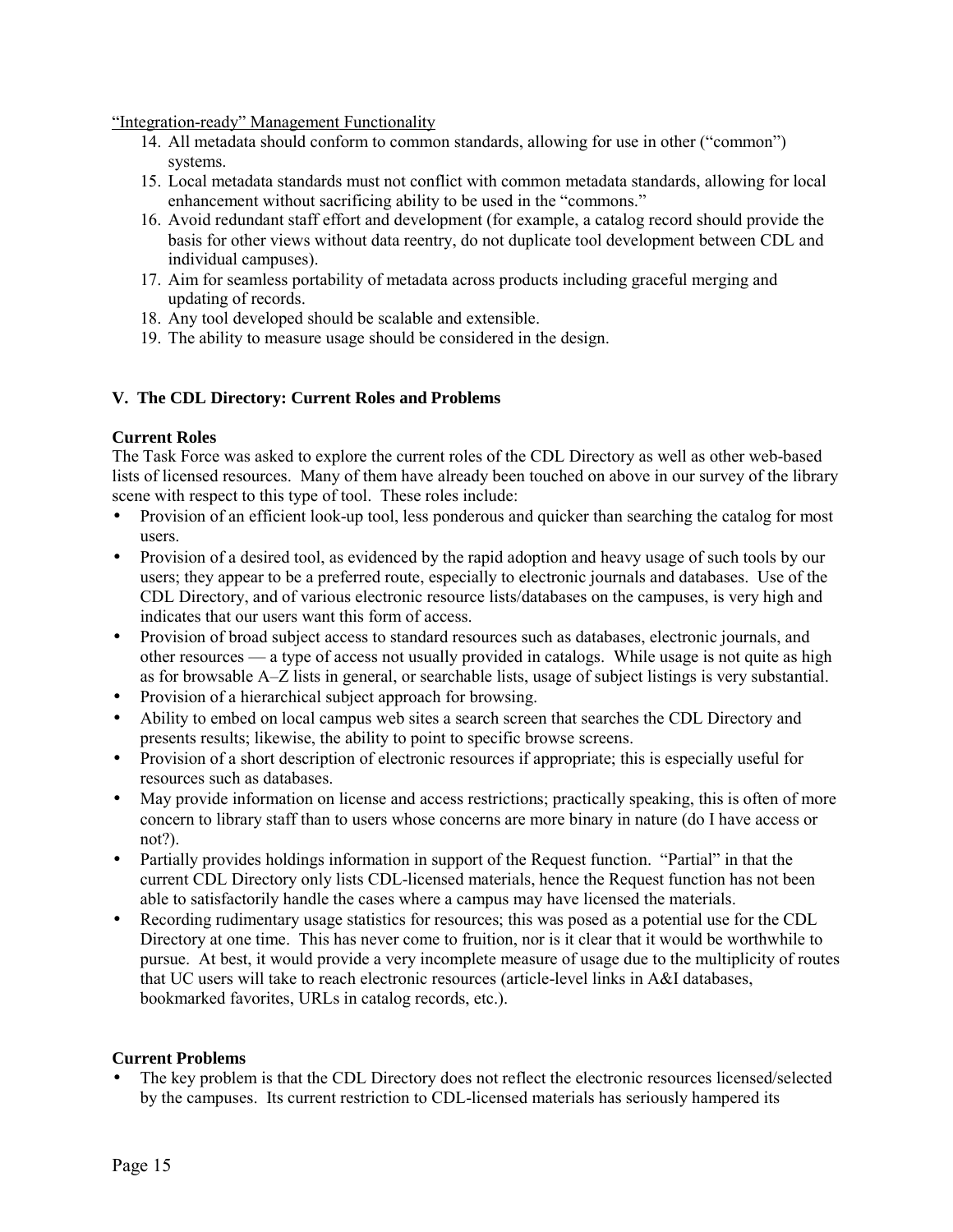usefulness, confused our UC users, and compelled campuses to develop their own electronic resource listings (at the cost of considerable duplicative effort).

- The largely manual nature of adding and updating records is another central problem, as it is currently configured. There is a need for either automatic or batch data input from campuses.
- There are some commonly felt problems with display: complicated results screens, too few results per screen as the default, too many clicks to get to material. There is an overall desire for leaner entries for the default results display.

However, rather than enumerate a complete laundry list of display problems with the existing Directory, the Task Force prefers the more positive approach of listing functional requirements of a solution. These are listed in Appendix B.

# **VI. Creating Directory-style Discovery Tools from a Catalog**

The Task Force examined the issue of whether or not directory-style listings can be created from the catalog database(s). As part of that examination, we examined the fields used in the current directory to see whether or not they could be mapped to appropriate MARC fields. The chart in Appendix C outlines how the current Directory fields that are not available or not consistent in MARC might be mapped to appropriate MARC fields.

The short answer to the question is "yes" but not without system-wide data description standards (that is, having all campuses follow some level of common cataloging practice). There are, however, a number of issues that need to be resolved.

- **Synchronicity.** A number of items in the current Directory do not have catalog records. This includes listings for electronic journal publishers and providers (for example, JSTOR, Project Muse, IEEE Xplore, ScienceDirect, etc.), some electronic databases, and some electronic reference texts. Some of these have catalog records in Melvyl, but not Shared Cataloging records. The OAC finding aids do not have catalog records at present, but OAC is in the process of developing minimum-level MARC records for all OAC finding aids. While there is some disagreement as to whether the finding aids should continue to be reflected in the Directory, they should certainly be in the catalog (and, by extension, in the Online Resources Collection (logical base) of Melvyl-T).
- **Inclusion**. Just how do the desired records get into a directory? The presence of an 856\$u would not be enough in itself, since that would snag many materials that we would not want in a Directory listing (e-books for example). Melvyl-T will have a logical base of electronic materials and we are not trying to re-create that entire subset in the Directory. The Directory should provide alternate views for highly used materials for which catalog access is not by itself adequate as a discovery path. The answer is a "hook" or tag that says "make this record available to the directory." It was noted that there are all kinds of ways to tag records and that libraries are doing it all the time.
- **Subject categories.** Not all catalog records for materials such as electronic journals and databases have appropriate subject headings (for the current CDL Directory subject vocabulary) nor do they have an LCC that might be used for a derived subject category. This would require agreement on catalog/record standards and their required use within UC.

One possibility would be to pursue a variation of the proposal put forward by the Web Design Advisory Group. This would be to develop a map from LC Classification number to the CDL Directory subject vocabulary for the first phase. In a later phase for the Directory, make it possible to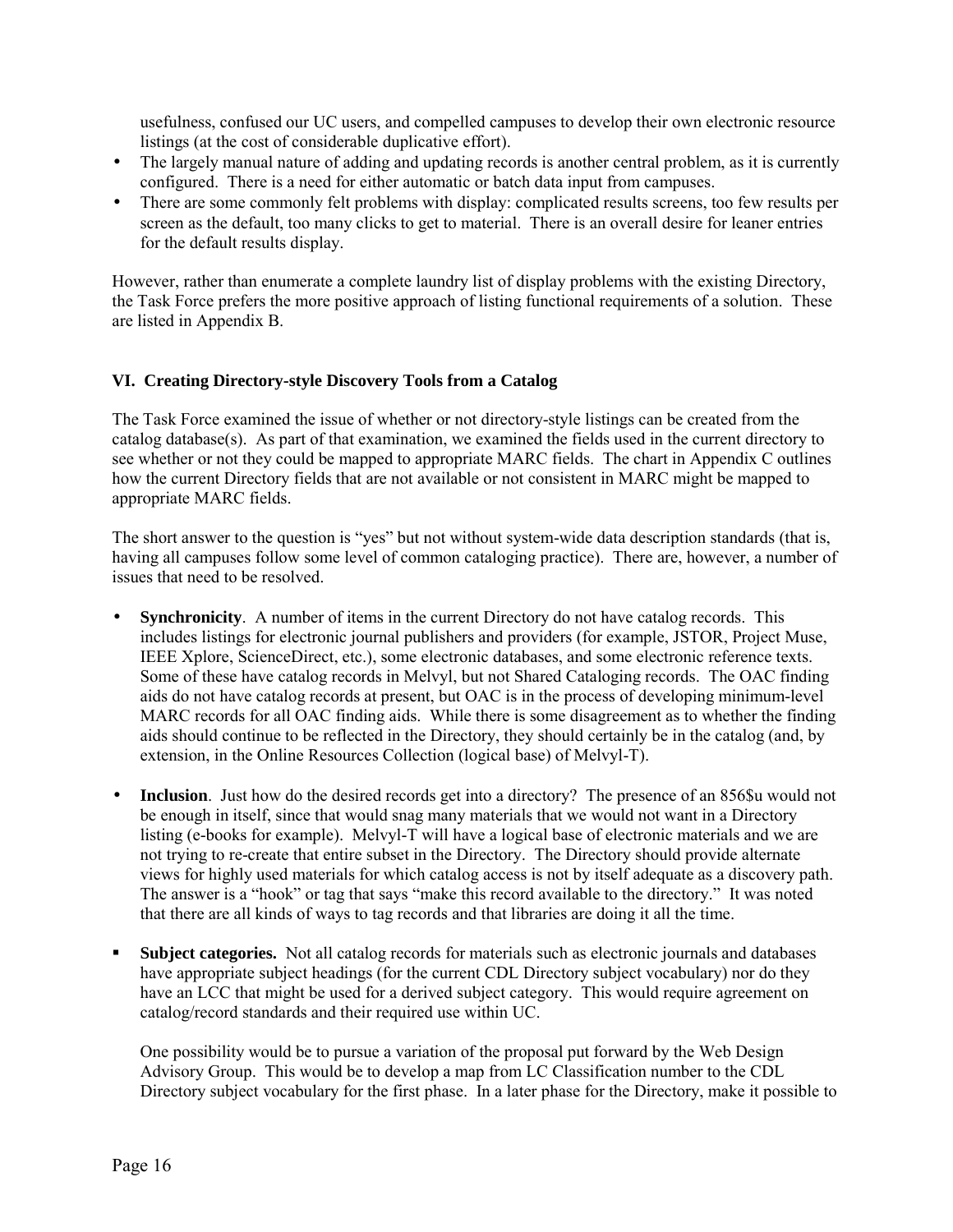have campus views reflect a local mapping from LCC number to a local campus subject scheme. Campuses could choose to use the centrally developed map if that was adequate for their needs, but could also develop their own if they preferred a different subject view. Given the difficulties of dealing with subject categories, yet the perceived need for these broad categories, a centrally developed scheme would probably be adequate for many campuses as long as the new Directory included local materials. We recognize the differences of opinion in these areas, but believe that it is important—for the sake of our users —to make some compromises in order to move forward with the development of discovery tools. Those campuses that wish to present a different subject view of these materials could do so with their own mapping. Any proposed architecture of the new Directory would need to accommodate this local mapping in the long run.

- **Types**. Types are categories that resources are placed in according to their format, medium, or source. Institutions almost always reflect the basic two types (electronic journals and databases) but often include more. The current CDL Directory uses only four types (Electronic Journals, Databases, Reference Texts, and Finding Aids. Project Sage and the proposed UCLA electronic resources database use over 50. There will need to be some agreement within UC on a core minimum set of types, as well as agreement on using other types, if desired, from a prescribed list of standard terminology.
- **Dynamic nature of electronic materials**. The temporal aspects of electronic resources require more frequent update cycles than are usual with MARC records. If our alternate views for electronic resources include an indication of availability (or non-availability) as some feel they should, then this requires thinking of the MARC record as changing frequently, and becomes an issue dictating how closely coupled the Directory and catalog databases are in terms of synchronicity.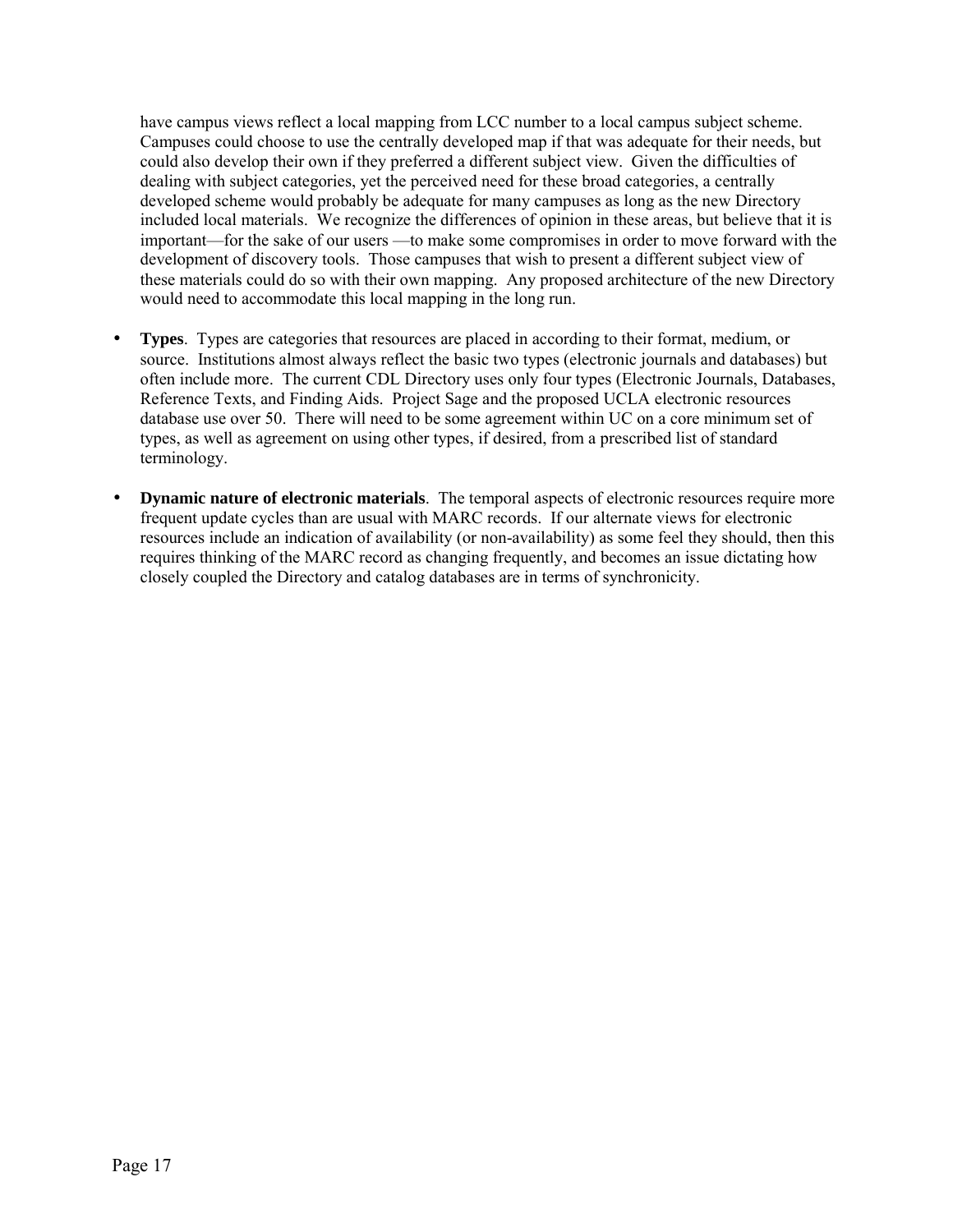# **VII. Options for Directory-style Discovery Tools**

The diagram below reflects the current situation with basic discovery tools.



This is an untenable situation that we must remedy in the near term. Indeed, delaying a centralized solution to this problem will result in wasted resources as some campuses solve the problem locally. In addition, the development of individual campus solutions may prove problematic for a centralized solution in the future.

## **Options**

For the sake of simplicity, we will limit the scope of our discussion to electronic journals, A&I databases, and reference texts. Note that the application that serves the functionality required for these core types would need to be modified only slightly to include other types.

We did not seriously consider keeping things "as is" since that is not a workable solution. UC users are presented with a patchwork of options with regard to the discovery and delivery of electronic resources that tends to be confusing at best. If the user chooses the current CDL Directory, that user does not see locally licensed materials (thus not reflecting a sizable part of each campus' collection of electronic resources). If that user relies on locally developed lists, for most campuses there is no broad subject access without the development of handcrafted lists (with a very heavy maintenance cost). In order to provide adequate alternate views of electronic resources, campuses pay a heavy cost in the development and maintenance of such products. The duplication of effort for multiple views, both within and among campuses, is substantial.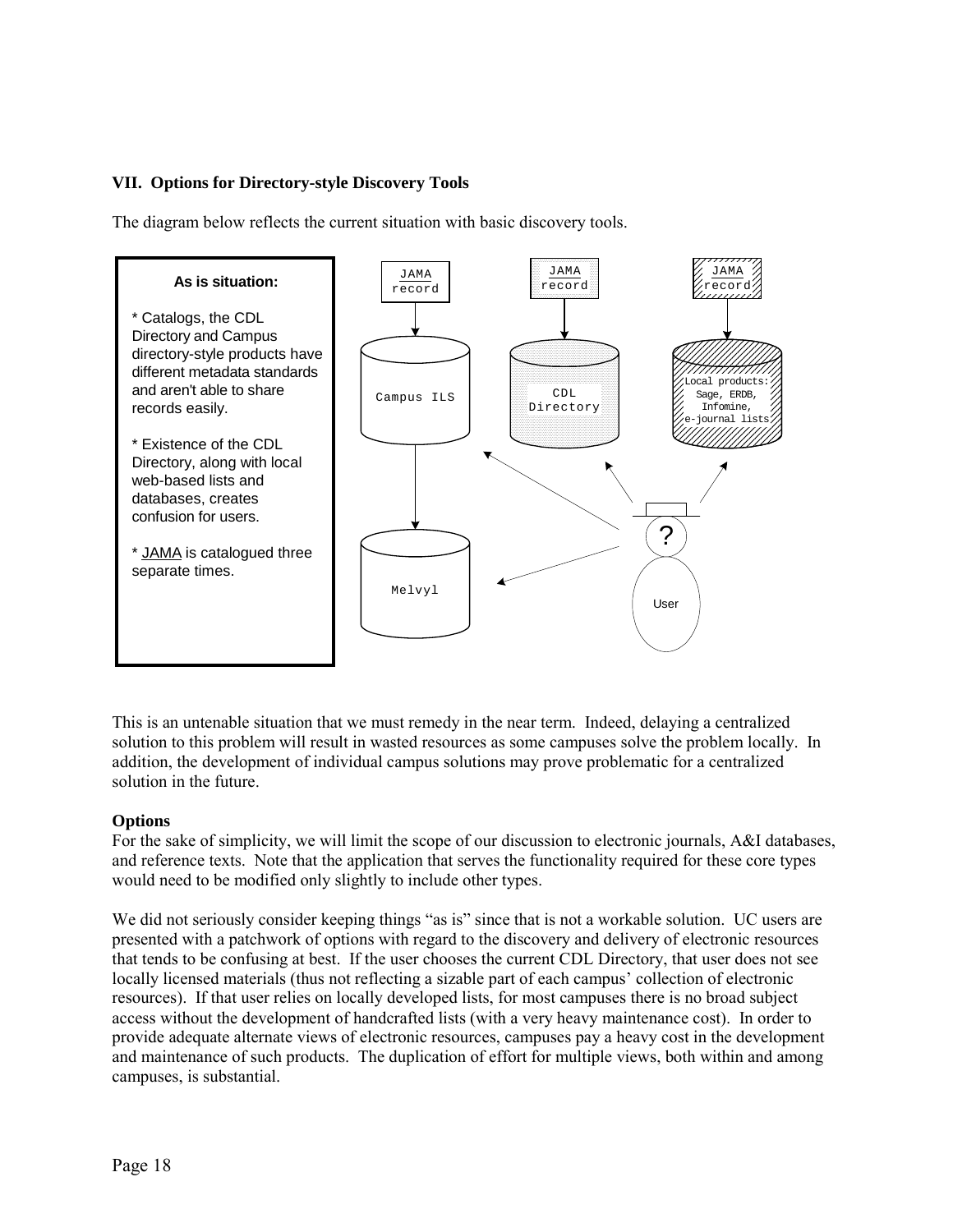We did consider the following options:

# **Option 1: The Catalog**

One of the most obvious solutions is to use either campus catalogs or Melvyl to provide the only listings of electronic resources. The Task Force looked very carefully at this option, since using a catalog would likely offer an efficient solution. But in our investigations it did not seem likely in the near term that we could create the kinds of displays and functionality that users demand for discovering and accessing these kinds of resources. Users have made it clear (through heavy usage of such tools, as well as anecdotal evidence) that they prefer other discovery tools for electronic journals and databases. Users find catalogs cumbersome for quick look-ups of distinct categories (such as journals) and find it illogical to search a catalog to locate and identify databases (since they are parallel in nature to the catalog itself). At this stage of development of online catalogs, they do not easily provide the economy of display that users prefer for electronic resources, and dramatically altering displays did not seem feasible in either Melvyl or campus systems. In addition, subject terminology continues to be a topic of great controversy, with library catalog systems offering the least flexibility in this regard. Most campuses do not catalog using fields that yield broad subject and type retrieval (as, for example, the 690 fields used by SCP and UCSD for electronic journals); without this approach, systemwide reliance on a catalog alone will not provide consistent subject/type retrieval within the catalog (or the online resources logical base). Therefore, after lengthy and thorough consideration, the Task Force deemed this option to be unsatisfactory.

## **Option 2: Campus Databases**

The opposite of the centralized database option is separate databases of electronic resources for every campus. The view that UC faculty, students, and staff most need for electronic resources is whatever they have access to (i.e., a campus view). Some campuses, such as UCSD, UCLA and UCR, already have full-featured systems in place or in development. Other campuses have partial solutions (for example, search and browse by title, but no subject access). While some campuses may choose to create and maintain their own local electronic resource directory, it is likely that not all campuses will be able to take on a local development effort to achieve full functionality. Therefore, this option would provide only a partial solution and would force redundant development.

# **Option 3: A Centralized Database**

Within this option, we considered several variations, from a completely centralized solution such as the CDL Directory with no campus-tailored views, to an option that would allow customized campus views, to a central "data warehouse" that would serve as a central repository for electronic resource metadata for local campus systems, but would not be publicly available. It is possible that one of these options, or a variant, would be sufficient for our needs, although each presents difficulties.

A directory without campus-tailored views would prevent campuses from making the maximum use of such a tool to connect their users with local sources of assistance (e.g., pathfinders, reference desks). A centralized database that allowed customized campus views would solve that particular issue, but not solve another problem that faces both of these first two options: a centralized database, even with some options for customization, would nevertheless limit the abilities of campuses to use their own subject vocabularies (for example, to align the subject categorization with campus departments).

# **Option 4: A Combination of Options 2 and 3**

The Task Force believes that a combination of Options 2 and 3 offers the best mix of local campus control when desired, centralized support when required, interface flexibility, and efficient use of resources. This option would entail the development by CDL of a common software application that would support custom views for each campus. CDL would be responsible for software maintenance and upgrades, while each campus would load and maintain their own data and screen displays. Data maintenance would use record feeds from SCP and local electronic resource records from campus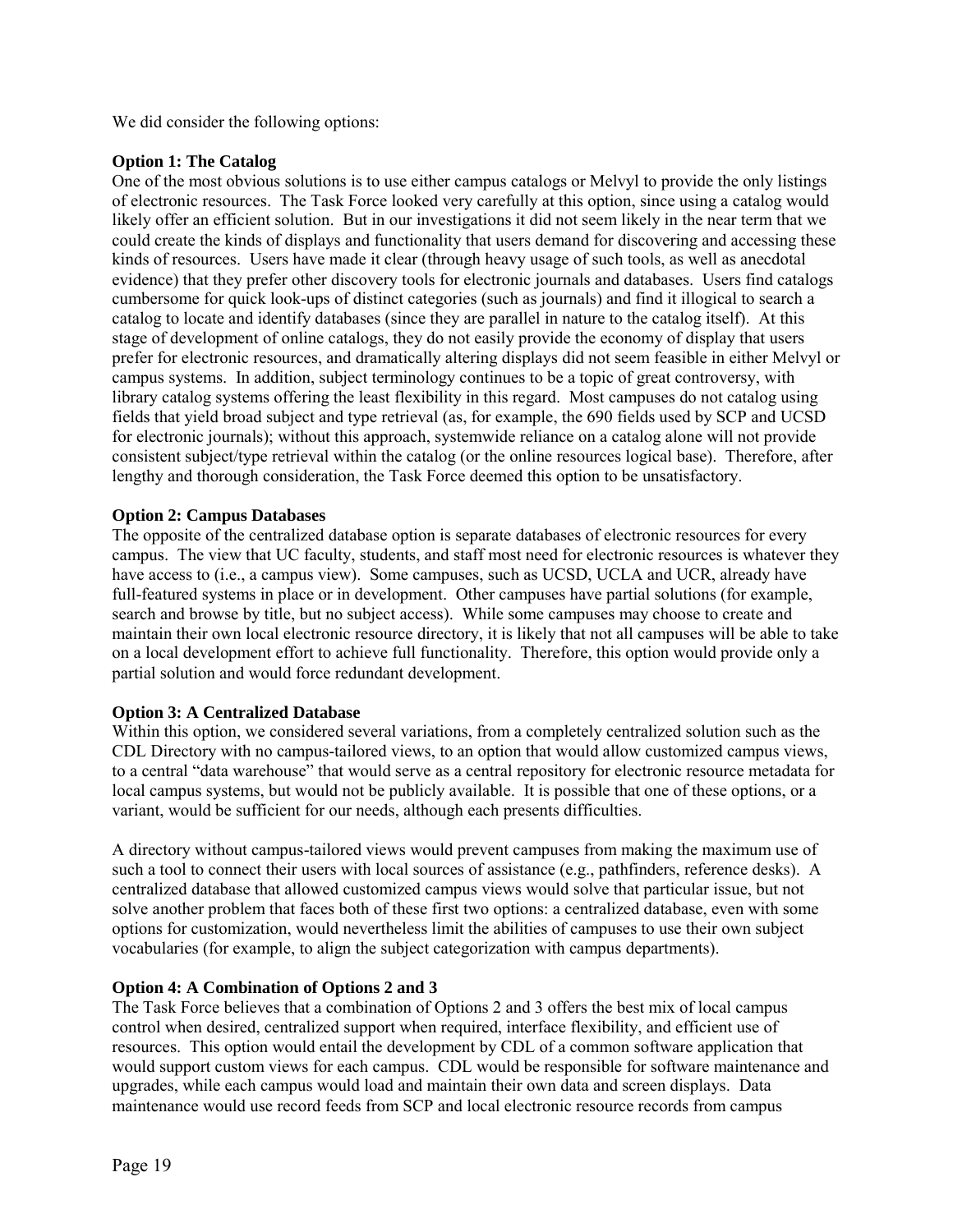catalogs. A default interface would be available for those campuses that did not wish to put effort into local interface changes.

## **VIII. Recommendations: Moving Beyond the Current CDL Directory**

The Task Force feels strongly that alternate views for certain types of high-use electronic resources should be provided to our users and that there is much to be gained from cooperative development effort to meet this need. Therefore, a directory-style product should exist and should be developed to eliminate the duplicative work that currently exists in the maintenance of such alternate views (duplicate between CDL and the campuses, as well as duplicate between catalogs and separately maintained databases even on a single campus).

**Recommendation 1: The Task Force recommends that we proceed with some short-term changes to the existing CDL Directory discovery tool while pursuing a long-term solution that promises to be a more flexible and comprehensive solution to our problems. The first phase would accommodate the urgent need to provide access to core materials such as electronic journals, databases, and other reference texts, to incorporate locally licensed materials, and to automate the data entry; this would be a redesign of the existing discovery tool. The second phase would allow for customized (or co-branded) views, develop a route to provide custom subject views for campuses that chose to use other than the central subject vocabulary, and take the time to consider alternative infrastructure and major software development. The Task Force developed a list of Functional Requirements, prioritized to facilitate the two phases; it can be found in Appendix B. This recommendation will require some UC-wide agreement on data standards for successful implementation (see Recommendation 5).**

In brief, the Task Force recommends the following scenario: Each campus' data for inclusion in a directory (sent to CDL when their campus catalog records are sent to Melvyl) would live in a separate physical database, thus creating a centralized set of campus directories. There would be no "CDL Directory" (no union view); a union view of electronic resources would be available in Melvyl. A campus can use their campus directory with the infrastructure built centrally (based on the CDL Directory), or may choose to use their own data with their own existing application and interface. Campuses are responsible for data cleanup and identification of what they want in their campus directory (by means of their tagging and maintaining catalog records for electronic resources). In Phase 1, CDL takes care of the loading and management of the campus directory databases, and the interface design of the campus directory that is provided for the campus. In Phase 2, campuses load and manage their campus directory database locally based on tools that CDL provides for them. Campuses can choose to customize the interface design of their campus Directory or may continue to use the default interface developed by CDL. In both Phases, campuses are responsible for the integrity of their data for locally licensed resources. They are also responsible for loading SCP records into their local catalogs and tagging them for inclusion in their campus directory.

Phase 1 would continue to provide broad subject access for electronic resources — something most campuses have not tackled locally. Phase 2 would allow for the customization of that subject access to a locally developed subject scheme, if desired. By Phase 2, a finer breakdown of electronic resource types could be utilized, once standardization is achieved. Both of these aspects are explored in greater detail below.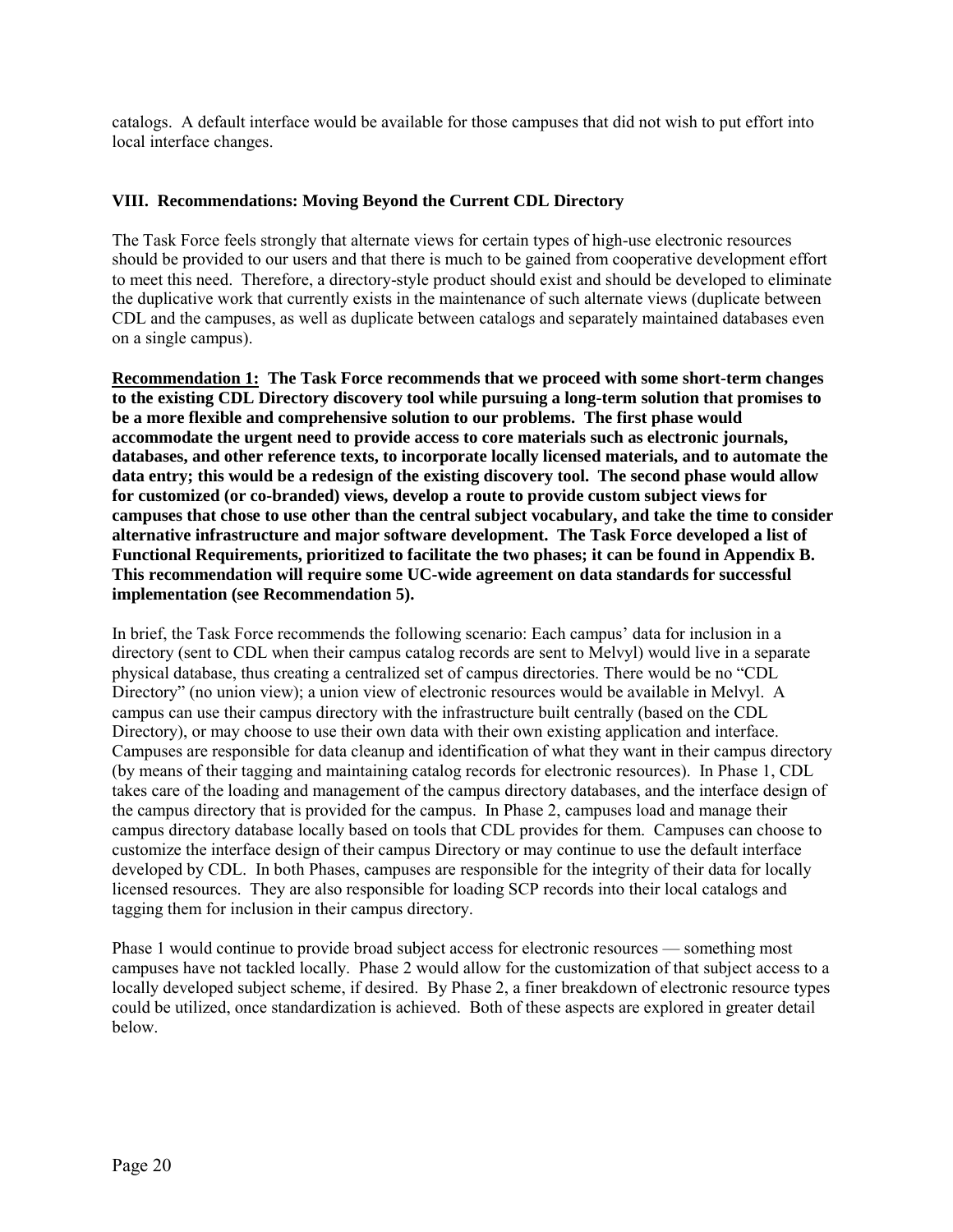

**Campus ILS systems**



# **Phase 1: Changes to Develop a New Directory**

The Task Force recommends some immediate steps that can be taken to solve the most pressing problems for discovering these kinds of electronic materials. Our goal is to provide a method by which a campus can access all its electronic journals, A&I databases, and reference texts (whether licensed by the campus or by CDL) by Summer 2002 through a centralized set of campus directories. We'll refer to this set of campus directories as the "Directory."

Campuses would add and tag their local holdings of electronic journals, A&I databases, and reference texts in their local catalog in such a way that when these records are added to Melvyl, they are also added to the Phase 1 directory. Based on IP address, users would see their campus Directory. In Phase 1, no customized campus interfaces would be available (though a campus with a highly developed directorystyle product would likely continue with that).

Modest GUI changes would facilitate access to the core categories of "Electronic Journals," "Databases," and "Reference Texts" and improve other features (navigation bar, colors, and layout). CDL would modify the existing interface to accommodate all the "immediate priority" functionality listed in the Functionality Requirements in Appendix B. Continued use of the name "Directory" should be seriously questioned, since it is uninformative to users and open to misinterpretation. [However, since the name is so familiar to library staff, we have continued to use it in this report.]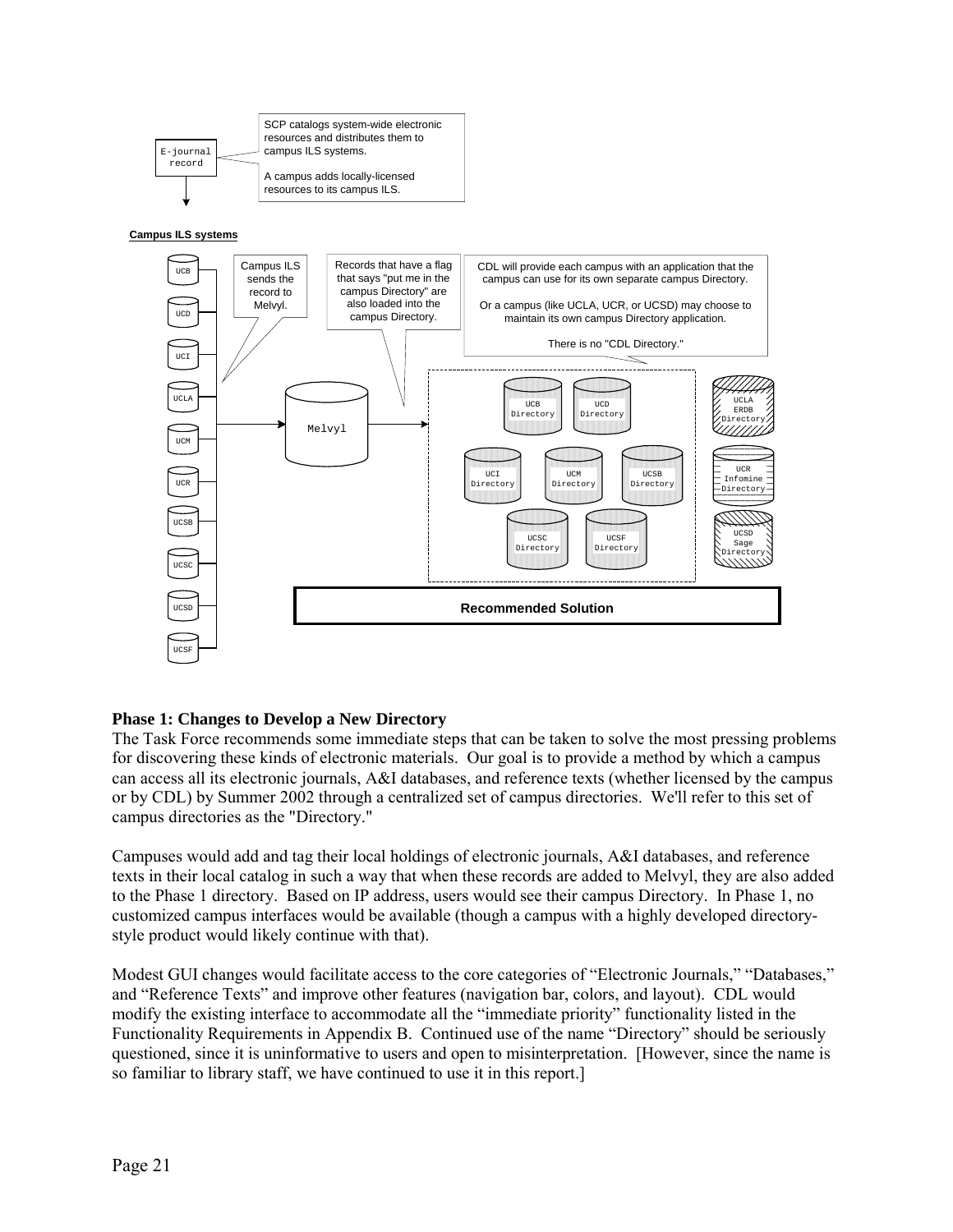In thinking about how to reinvent the Directory, CDL should consider whether the existing technological infrastructure will meet future needs. At present, many users complain of slow response times. Also, the existing patchwork of CGI scripts for web display and the relational table structure of the back-end database may be needlessly complex. When deciding how to adapt the CDL Directory to handle the new displays in the campus Directories, CDL may find it easier and more robust to work on a different platform than the existing one. CDL might also consider licensing metadata from third-party sources such as TDNet or Serials Solutions.

Loading of records into the campus Directories in Phase 1 might proceed as follows:

Campuses would use campus catalog records to generate a fresh campus directory. Campuses should already have most of the resources (both locally licensed resources and SCP records) in their catalogs. For every electronic resource that a campus wants in their campus Directory, they would need to have a MARC record with the following:

- ! A tag (to be determined) that will specify a record that should be added to the directory.
- ! LC Class number(s). CDL will map LC class numbers to the existing CDL Directory vocabulary so that subject tags are assigned to the records. Multiple LC Class numbers may be assigned to a single record.
- Major types must be indicated as "Electronic Journal" or "Database" or "Reference Text" (see discussion below).

In order for MARC records to fit into the database structure for the Directory, common record standards for elements such as those listed above must be agreed upon and implemented systemwide. Some of this data already appears in SCP records, but a challenge remains in defining the content and coding standards and communicating them for local campus use.

Campuses would FTP catalog records to CDL for loading into Melvyl. At the same time, this stream of records is copied into their campus Directory (that lives at CDL). Since there would be no "CDL Directory" (no union view), there would be no need to merge, or show a merged record, thus eliminating a major problem. As CDL staff plans for routine record loading in ALEPH, we recommend that they also develop a procedure for copying and loading Directory records. In order to move forward quickly, perhaps the Shared Cataloging Program (SCP) Steering Committee might be the most appropriate group to be assigned the task of identifying a "flag" that could be imbedded in the MARC record to enable this workflow. That group could also prepare guidelines for assigning LC classification numbers to electronic resources so they will map to subject terminology, since up to now classification numbers have not been required for those records.

There may be ramifications with including extra elements in the MARC record. Philosophically, using catalog data to support Directory records is a new purpose for the MARC record. The problem is not shoehorning the directory-style elements into the MARC format (which can certainly be accomplished; see Appendix C), but rather having the records serve multiple purposes in multiple systems. Can one selectively suppress parts of this "glorified" record for display in the library catalog? Cataloging is usually done at a level of specificity, customarily not at the broad level required by Directory-style products. If additional elements like type, short description, etc. are in a MARC record, will they confuse further the MARC display (or even a labeled OPAC display)? These are serious issues, but we will probably need to try this re-use of metadata and get more experience before we learn all the pitfalls.

A Standards Team (see Recommendation 5) should be appointed to prepare common data description standards for the new Directory. This group could be responsible for communicating to and implementing on the campuses the work of the SCP as mentioned above (defining a flag and preparing record classification guidelines). It could also delegate, coordinate, disseminate, and implement the additional work related to common standards, as noted below. The group should work in conjunction with various digital library standards efforts, now loosely coordinated at CDL, to ensure future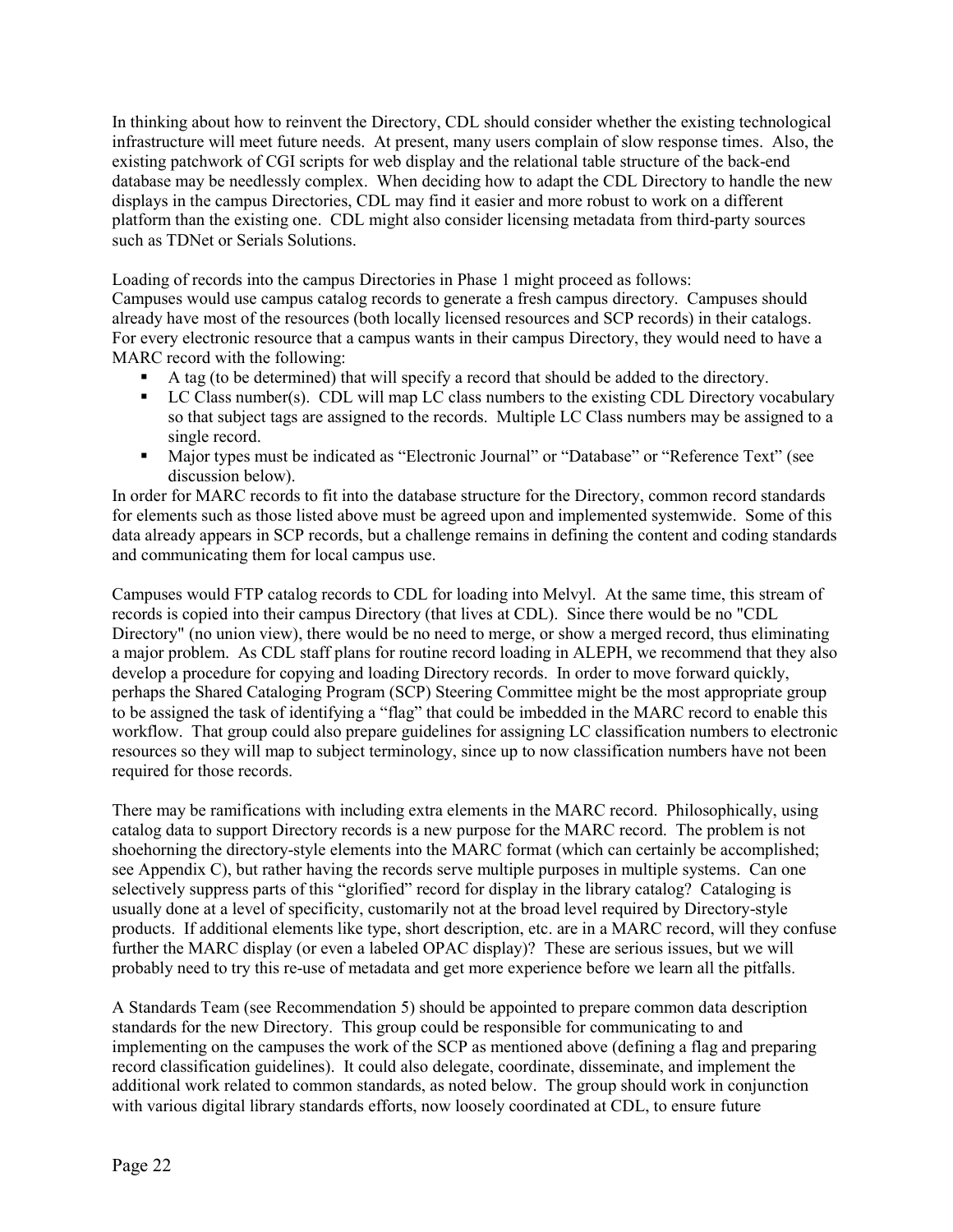interoperability. Without common standards, UC will not achieve access integration in general, nor be able to develop a next-generation Directory.

One area of major difference between library catalogs and Directory-like products is in the user expectations for subject access. Directory-like products generally have lower granularity, as well as a hierarchy that often relates to disciplines or campus programs. The Task Force recognizes that mapping to the subject vocabulary of the CDL Directory for this first phase will not be entirely satisfactory to all. However, from experience on some UC campuses and from anecdotal evidence from other institutions, it is clear that we might never develop a subject vocabulary that pleases all library staff across all campuses (or, perhaps, even within a campus).

In the interest of improving access to core electronic materials for our users in a timely fashion, we recommend that this first phase continue to utilize the current subject vocabulary, but that the terminology be "driven" by LC classification. The CDL subject vocabulary has proven to be functional, and many UC web pages currently point to it for provision of subject browse capability. Statistics show that many users utilize it. The Task Force recommends a table be developed to map LC classification numbers to the current Directory subject headings. We note the excellent work in this area already done at Columbia and in progress at UCLA; these efforts should form a sound basis for this task. We thus support the basic recommendation of the CDL Web Design Advisory Group, made in July 2000. Moving to this technique allows for greater flexibility, smoother implementation of hierarchies, and the later possibility for campuses to develop their own maps to terminology preferred on their individual campuses.

The Task Force could not resolve entirely the issue of the extent to which to implement "types" (or "formats") in the Directory in Phase 1. There is total agreement that the types "Electronic Journals" and ìDatabasesî should be utilized at this stage and given prominence. The forces driving alternate access to electronic journals and databases are quite clear and compelling. We had substantive discussion about the inclusion of a third category, either the currently used "Reference Texts" or the broader "Other Web Resources," with no clear consensus. Utilizing a broad category such as "Other Web Resources" would allow campuses to add anything to the new Directory. This would have the advantage of opening the Directory to a wider range of web resources than it does presently, most of them free. For those campuses that catalog these resources, coding them for the Directory would provide another access path. By including such materials in the Directory, the collection of usage data might be made possible (if this capability was designed into this phase).

Some Task Force members felt, however, that it might be better to wait until a standard list of types was determined, which would facilitate shorter and more useful search results. As exemplified by the use of 50 plus types in Sage (and also adapted by UCLA's ERDB), it seems that expectations for a Directorylike product reach beyond the major categories of electronic journals, databases, and reference texts. We therefore recommend that the Standards Team study the need for additional types and develop a common vocabulary for describing electronic resource *types* (e.g., directories, dictionaries, encyclopedias, etc.). Based on this work, in Phase 2 other web resources could be included with a finer degree of precision. Also, by then, UC would have experience with the "logical base" of electronic resources within ALEPH (a broader subset than proposed for the Directory), and categorization and retrieval needs might be more clearly demonstrable.

In order to successfully implement Phase 1, CDL would need to allocate adequate resources for development, training, and support.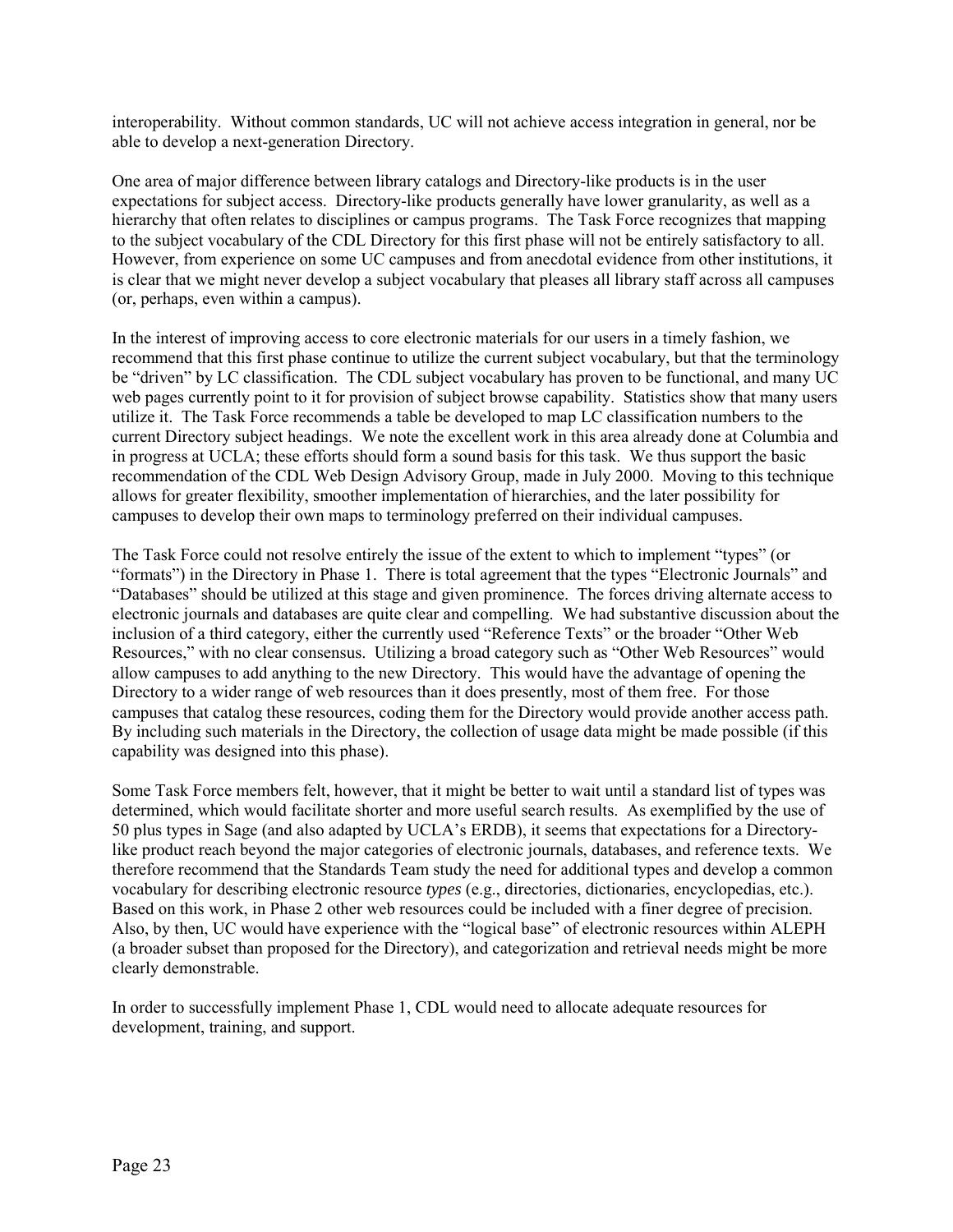## **Phase 2: The Longer Term**

As a more complete solution, we recommend developing a common directory application that can provide custom views for each campus. CDL would be responsible for writing and maintaining the code, but campuses could load and maintain their own applications if they wished. There would not be a public "union view" of electronic resources except for the "Online Collection" in Melvyl. Campuses that chose not to host their version of the application could have hosting provided by CDL (as in Phase 1).

The Task Force recommends that this solution also provide SFX services for electronic resources in campus directories, regardless of the licensing body (e.g., one campus only). Automatic link checking, simple (for the user) authentication, and other items noted as "Medium term" or "Long term" in the Functional Requirements section above should also be addressed.

As in Phase 1, one or more LC Classifications (LCC) could be assigned to each record, which would be mapped to a generalized vocabulary for electronic resource discovery. By default, the LCC would map to the existing CDL Directory subject vocabulary. However, in Phase 2, any campus that wished to do so could map the LCC to a locally developed subject vocabulary. With the experience of Phase 1 in hand, however, many campuses may choose to continue with the mapping to the current Directory subject vocabulary.

Although we recommend beginning with addressing the particular needs for discovering electronic journals, A&I databases, and reference texts in Phase 1, some campuses will want to provide this kind of discovery service for other kinds of electronic content. To support such efforts in Phase 2, while building a common infrastructure that will allow other campuses to follow in the future, a common vocabulary should be developed to describe electronic resource *types* (e.g., maps, dictionaries, encyclopedias, etc.). We suggest that this task be taken on by the Standards Team (see Recommendation 5). The experience of UCLA and UCSD in this area can form a basis for this effort, since they have been addressing it for their own needs, but other campuses should be involved to make sure the vocabulary can be effectively used by all campuses.

By focusing on providing an infrastructure, and standard methods and procedures for populating each campus database, we can leverage our labor across the University while also providing for local needs and opportunities. For example, should a campus wish to use this infrastructure to provide access to all kinds of free Internet resources, they easily could.

As Phase 1 proceeds, the Task Force recommends the appointment of either the CDL Web Design Advisory Group or the CDL Tools and Services Working Group to consult with CDL on the implementation of this solution.

## **IX. Recommendations: Other Access Integration Tools**

#### **Pathfinders**

At this stage of electronic resource presentation strategies, the Task Force feels that these subject guides are best left to the local level. Subject guides are focused to meet very specific needs of campus curricula, campus departments, or even specific courses, and thus are far less amenable to central development. A co-branded view of the next generation Directory should allow the ability to link back to campus-developed subject guides, especially for the benefit of users looking for guidance in choosing appropriate research tools.

While the Task Force was intrigued with the concept of developing a software tool that would facilitate the creation of pathfinders, we are not explicitly recommending it at this time. However, after the next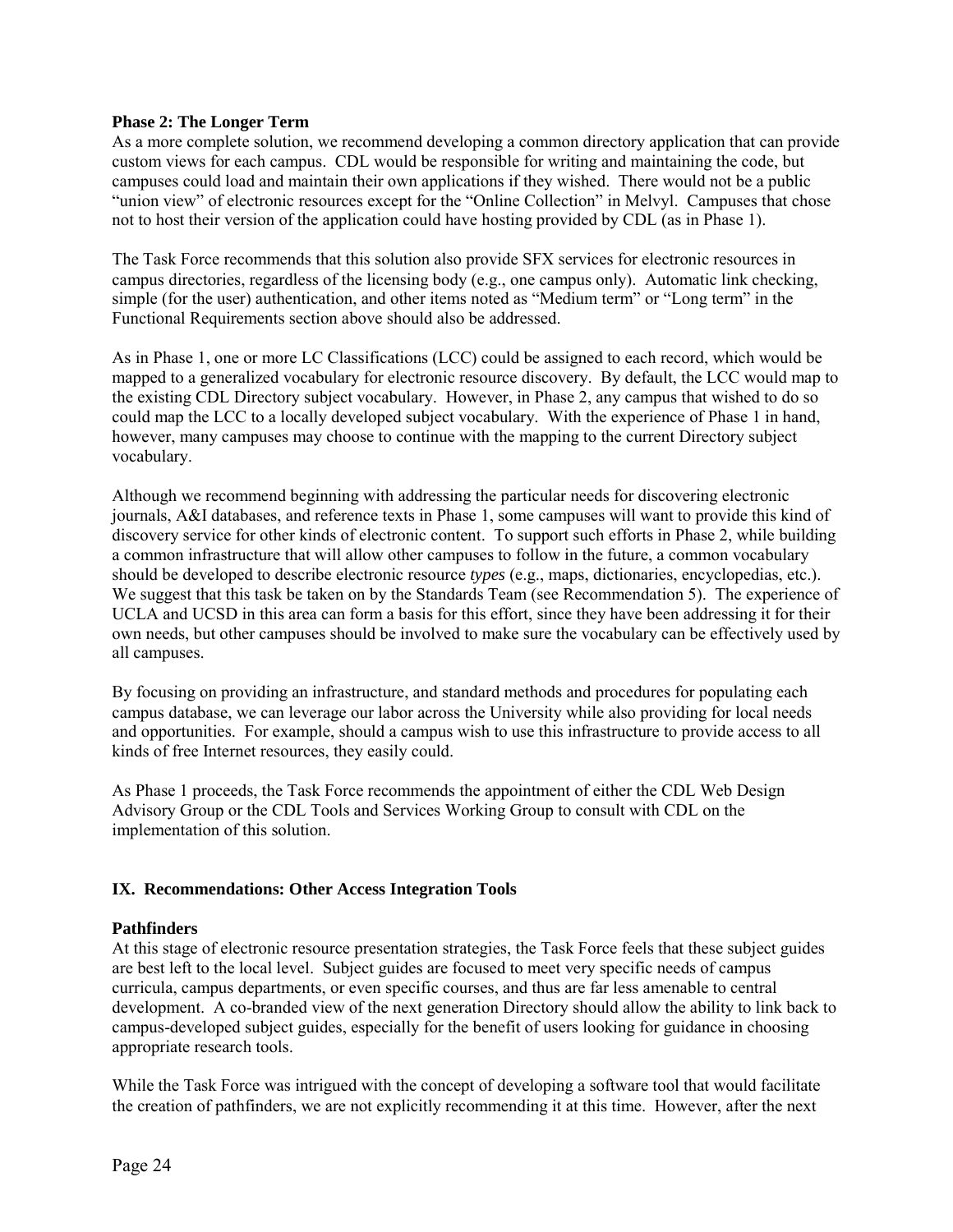generation Directory is developed, a group of reference and instructional librarians should be charged to explore whether or not such a software tool would be useful.

## **Recommendation 2: We recommend that subject guides and pathfinders continue to be developed locally at this time, but links to campus-developed subject guides should be incorporated in the custom views developed in any next generation directory-style products.**

## **Cross-database Searching**

## SearchLight

The Task Force believes that cross-database search services like SearchLight are both essential to our clientele and extremely difficult to make effective and sustainable. We also understand that these kinds of services are still in their infancy, and further research and development will likely need to take place before the best solutions are found. Therefore, we encourage the CDL to follow through on its plans for SearchLight focus groups with users and to take this input to the CDL Tools and Services Working Group for consideration regarding next steps. We strongly urge that SearchLight as a concept continue to be pursued, but that all options for tailoring cross-database search solutions be considered (for example, cross-database search services focused on a particular discipline). We also trust that those involved will continue to monitor the market for software that could replace solutions we are presently creating and maintaining in-house.

#### Scholars Portal

The work of the ARL Working Group on the Scholars Portal should be monitored with an eye toward determining the appropriate stage for UC to become more deeply involved. The UC representatives on that working group should be charged with alerting SOPAG when/if such an opportunity arises. Given the very difficult challenge of creating useful and intuitive interfaces to large and diverse sets of information resources, cooperative development will likely be essential to success. This Working Group may offer an organizational structure for cooperative research and development among research libraries to develop an innovative research tool. The University of California libraries should be poised to take advantage of it.

**Recommendation 3: We urge that cross database search solutions continue to be pursued by UC, and that the upcoming SearchLight re-examination include user input, careful consideration of tailoring options, and potential use of commercial software. We also urge that UC carefully monitor the ARL Scholars Portal Project in view of its potential for cooperative research and development of an innovative research tool.**

## **SFX**

To maximize potential of the SFX server and to meet our users' needs, UC libraries should begin work immediately to determine how the SFX server will incorporate access arranged by campus licenses as well as CDL-arranged licenses. To do less is a disservice to our users. There are many essential materials well represented in A&I databases that have only campus-arranged access. Users on those campuses should reap the full benefit of those licenses and that means it must be reflected in the SFX server links to A&I databases. We understand that the SFX server may also be used to support the Request function—another reason for it to incorporate campus access arrangements. (Currently, the Request function relies on the CDL Directory to determine if an online copy may be available—but, of course, can only do that check partially due to the fact that locally licensed materials are not reflected there.)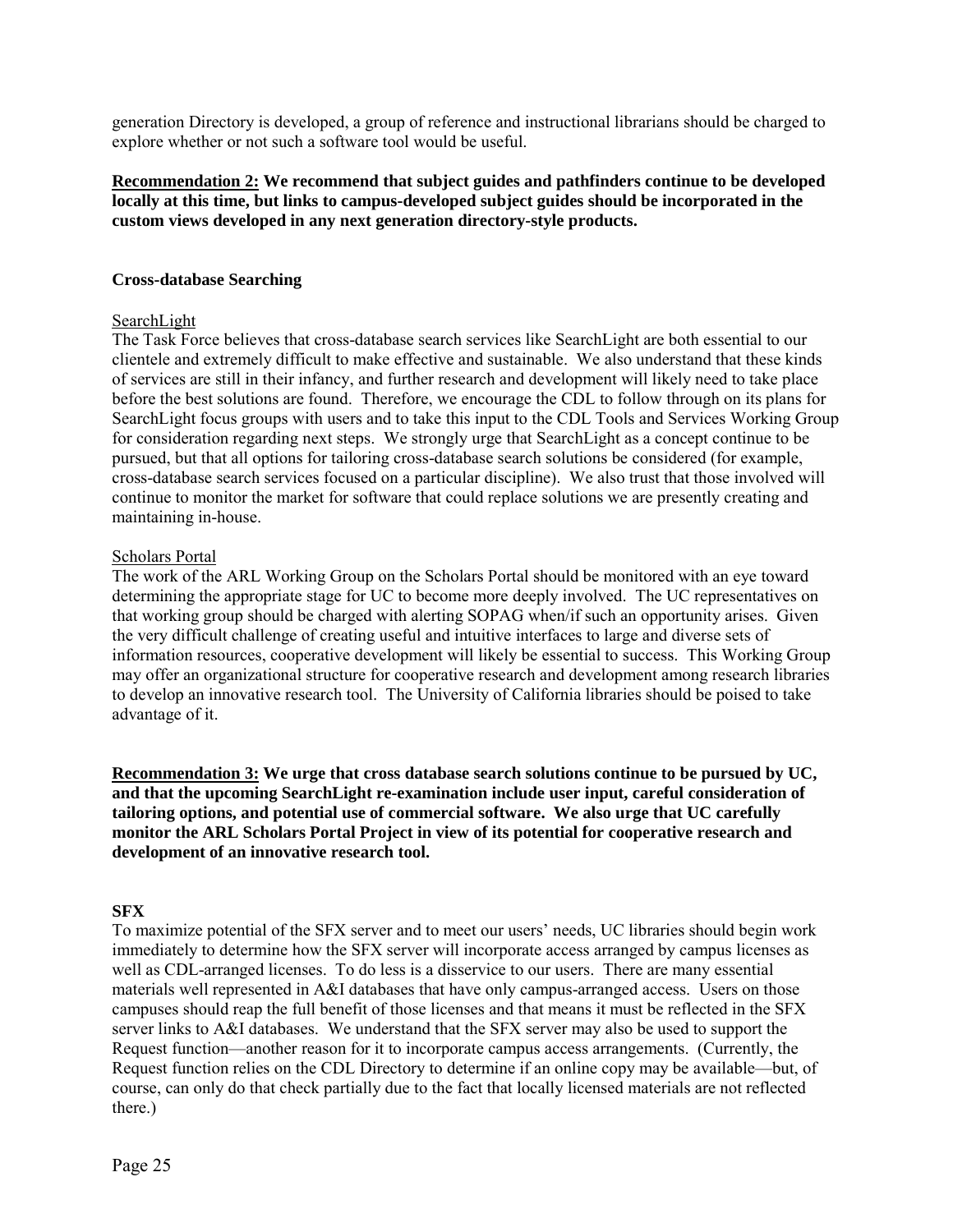**Recommendation 4: To maximize potential of the SFX server and to meet our users' needs, UC libraries should begin work immediately to determine how the SFX server will incorporate access arranged by campus licenses as well as CDL-arranged licenses.**

# **X. Recommendations: Securing Effective Access Integration for the Long Term**

#### **UC Library Data Description Standards**

The first step in moving toward access integration is for various UC library applications to be able to share common standards in the way that records are structured for flexible and varied uses. AACR2 works well for catalogs, but electronic items may conform to other standards (EAD, TEI headers) or may lack standards. If UC library items lack common data description standards, UC libraries will not achieve effective access integration in general, nor be able to develop a revitalized Directory in particular.

## **Recommendation 5: A standards team should be charged to deal with a number of tasks related to record standards and coding issues that support discovery of electronic resources:**

- **Coding within bibliographic records that designates the item to be included in the new Directory;**
- **Conformance to data description standards;**
- **Minimum required fields for all UC library items;**
- **Vocabularies for each of the common fields;**
- **Strategy for "type" field(s) for electronic resources;**
- **Strategy for subject field(s) and handling broad subject access (i.e., using LC Classification numbers to map to a hierarchical broad subject vocabulary);**
- **Enhancements to the existing SCP guidelines, creating AACR2 cataloguing standards that would apply to all UC libraries; and**
- **Mapping between AACR2 and other data description standards (EAD, TEI).**

As noted above, some of these issues would need to be dealt with in Phase 1 of a revitalized Directory. We recommended that perhaps the SCP Steering Committee could take on those tasks for the sake of efficiency. However, another group (either new or existing) could coordinate, delegate, disseminate, and implement the longer-term tasks related to common standards for electronic resources.

## **UC Library Infrastructure for Effective Applications**

Applications need to be able to use data and components of other applications. There are a variety of technologies that will need to be explored and developed over the long-term.

**Recommendation 6: The Library Technology Advisory Group (LTAG) should consider overseeing development of a common UC Library Application Infrastructure. Possible issues include:**

- **Data format standards (MARC, XML, etc.);**
- **Standards and infrastructure for more automated data flow. This may include: unique IDs, exporting, harvesting, merge/purge, syndication, opening up applications to handle data flow;**
- **Systemwide toolkits (for example, an Electronic Journals database) that provide campuscustomized views that are managed by campus staff;**
- **Authentication/security standards; and**
- **Standards and infrastructure for durable URLs and URL resolution servers.**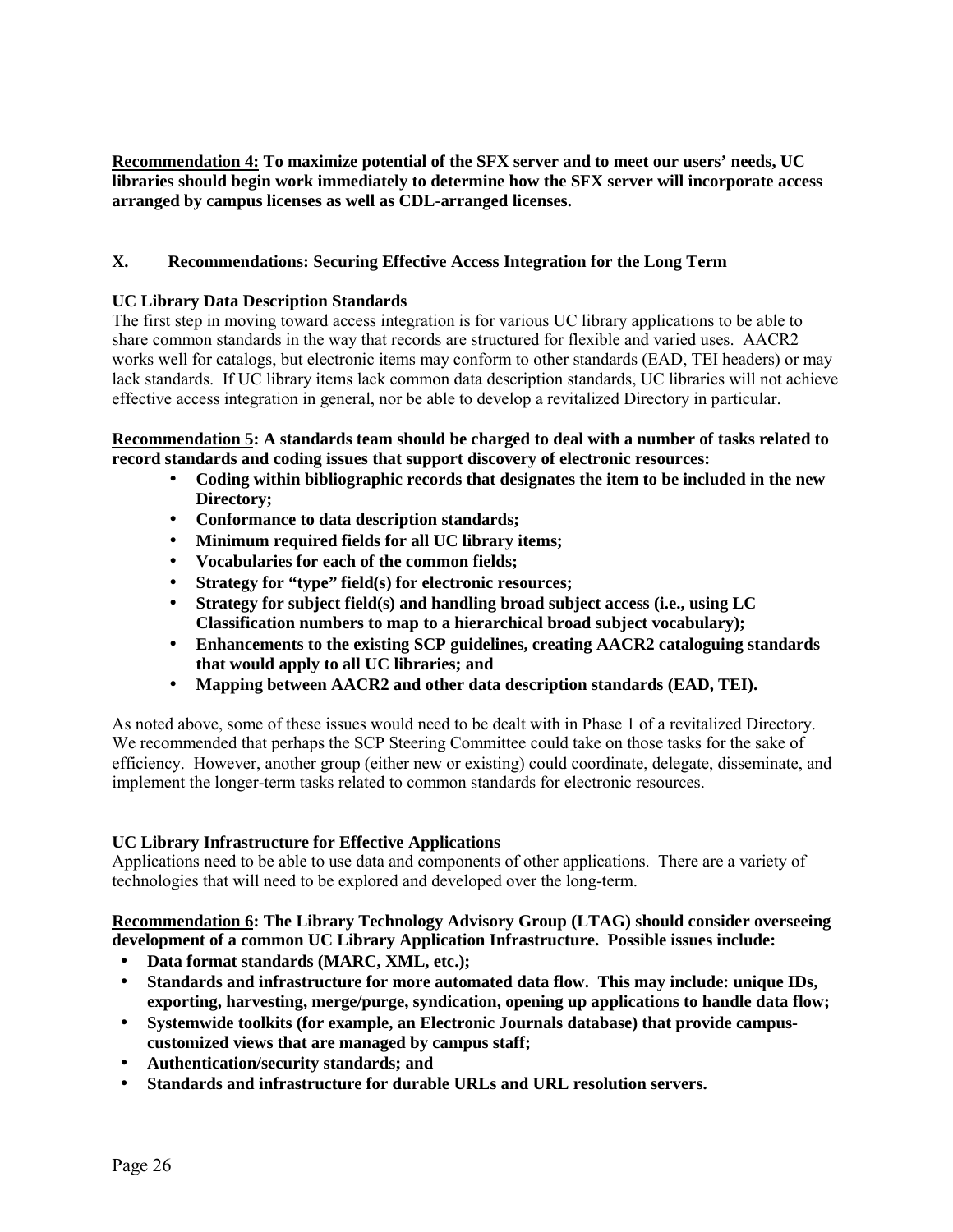Some of the above issues will necessarily have to be dealt with as a Phase 2 Directory is developed.

## **Areas for Further Research**

The Task Force has made a number of recommendations above for concrete steps to improve access to electronic materials for our users. In the course of its discussions, however, the Task Force also identified a number of topics that warrant further exploration as UC continues to develop next generation library research tools. These include:

- Managing large result sets, including categorization of search results;
- Implementing recommendation systems that help separate the wheat from the chaff and have the "best" results come up first;
- Metadata harvesting, including the de-duping of records;
- Incorporating user observation-based research in the design of UC library applications;
- Developing reliable, concrete, actionable metrics/benchmarks that can be used to measure our success in the provision of electronic resources; and
- One University, One Library, One OPAC?
	- Can we do away with campus OPACs if local ILS modules can be hooked into ALEPH? ○ Should UC Libraries share acquisitions modules?

**Recommendation 7: SOPAG should consider how UC libraries can best develop a cooperative research agenda to examine the continuing challenges posed by electronic library research tools.**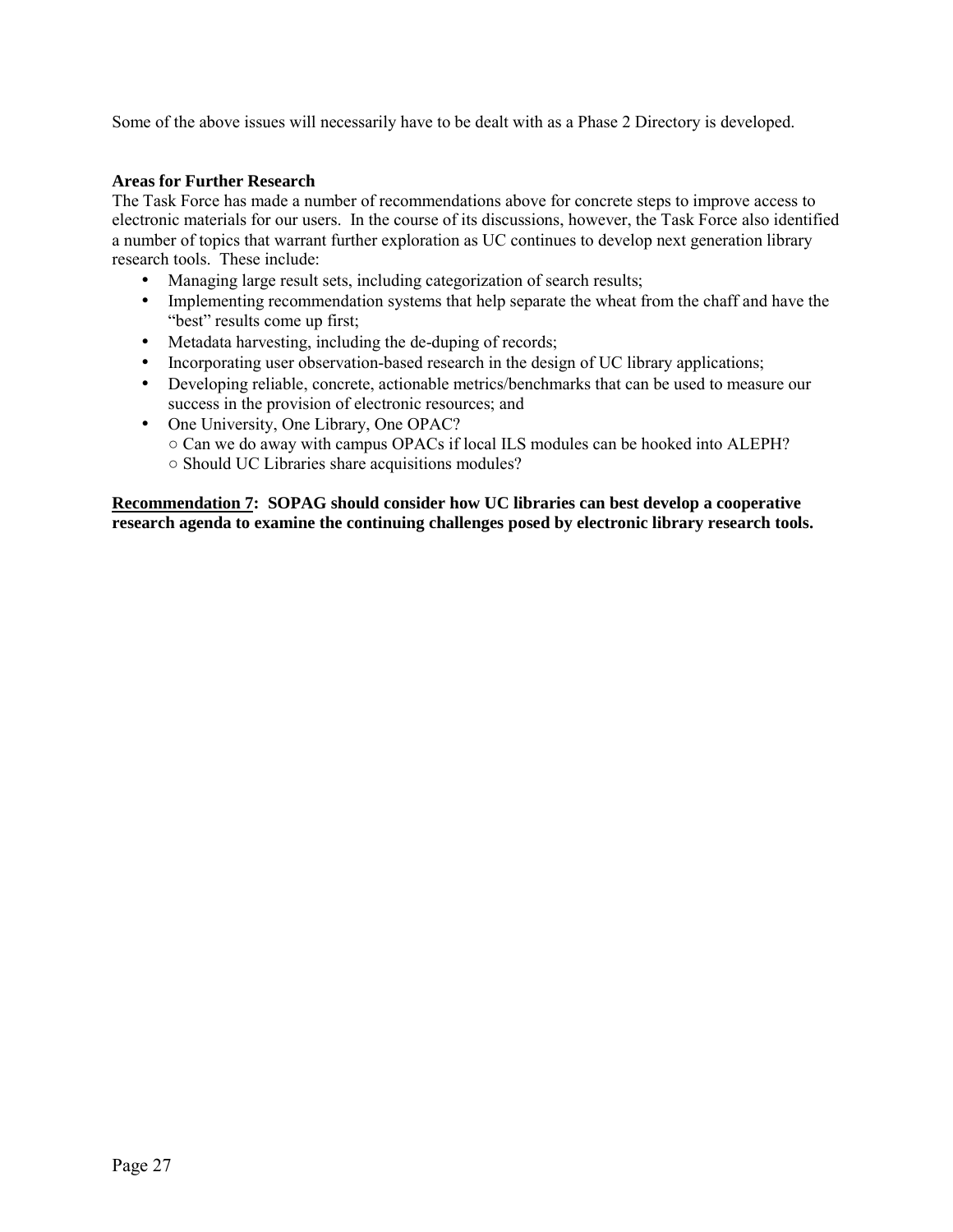## **XI. Bibliography**

Anderson, Barbara. (1999). Web Lists or OPACs: Can we Have our Cake and Eat it, Too? *Library Computing* 18(4):312–316.

Antelman, K. (1999). Web Lists and the Decline of the Library Catalog. *Library Computing* 18(3):189– 95.

*ARL Scholars Portal Working Group Report*. (May 2001). http://www.arl.org/access/scholarsportal/ Baruth, Barbara. (August 2000). Is Your Catalog Big Enough to Handle the Web? *American Libraries*  $31(7):56-60.$ 

*Bicentennial Conference on Bibliographic Control for the New Millennium*. In particular, note the papers:

- The Topical Discussion Group 7: "What Steps Can the Library Take to Achieve Integrated Access to the Catalog and Other Discovery Tools?
- Sarah Thomas, "The Catalog as Portal to the Internet"
- Karen Calhoun, "Redesign of Library Workflows: Experimental Models for Electronic resource description."

All of the papers and discussions can be found at: http://lcweb.loc.gov/catdir/bibcontrol/recommendations.html

Campbell, Jerry D. (2000). The Case for Creating a Scholars Portal to the Web: A White Paper. *Proceedings of the 136th Annual Meeting of the Association of Research Libraries.* http://www.arl.org/arl/proceedings/136/portal.html

CDL Directory background reading — see "Reports, Proposals, etc" section at: http://www.cdlib.org/libstaff/system\_services/wdag/

for copies of:

CDL Directory Vocabulary and Resource Submission Project Update (1/30/01).

CDL Vocabulary—LC Classification Proposal (7/3/2000).

CDL Directory Resource Submission Policies (8/12/2000).

CDL Directory: Background and Current Issues (8/12/2000).

Chrzastowski, Tina E. (1999). E-journal Access: The Online Catalog (856 field), Web Lists, and "The Principle of Least Effort." *Library Computing* 18(4):317–322.

Ghaphery, Jimmy and Dan Ream. (2000). VCU's My Library: Librarians Love It .... Users? Well, Maybe. *Information Technology and Libraries* 19(4):186-190. http://www.lita.org/ital/1904\_ghaphery.html

Hennig, Nicole. Improving access to E-journals and Databases at the MIT Libraries: Building a Database-Backed Web Site called "Vera". Preprint available at http://www.hennigweb.com/publications/vera.html

Jewell, Timothy D. (2001). Selection and Presentation of Commercially Available Electronic Resources: Issues and Practices. Washington, D.C.: Digital Library Federation, Council on Library and Information Resources. http://www.clir.org/pubs/reports/pub99/pub99.pdf

Jordan, William. (2000). My Gateway at the University of Washington Libraries*. Information Technology and Libraries* 19(4):180–185.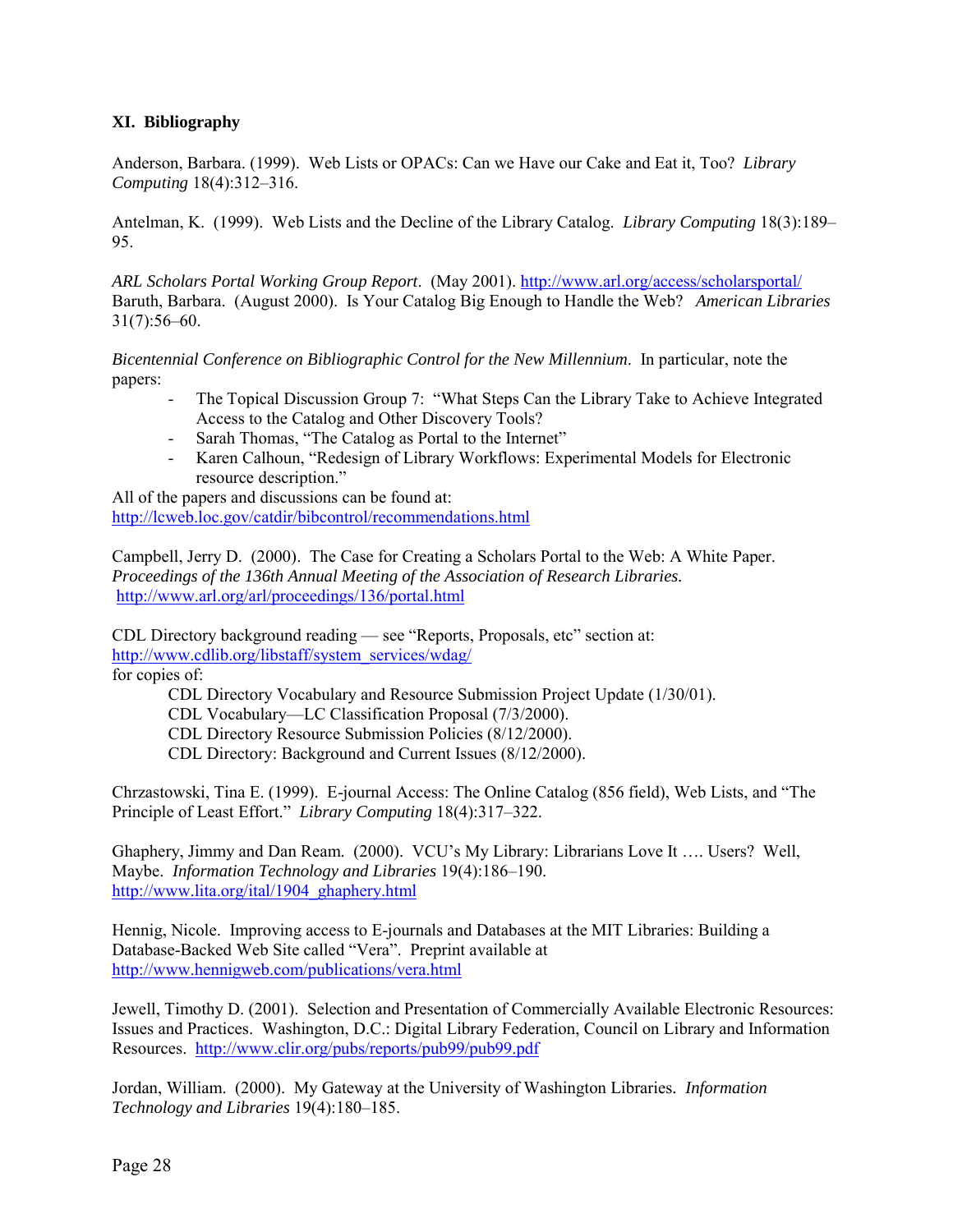Knudson, F. L. et al. (1997). Creating Electronic Journal Web Pages from OPAC Records. *Issues in Science & Technology Librarianship* No. 15. http://www.library.ucsb.edu/istl/97-summer/article2.html

Mahoney, Dan and Mariella di Giacomo. (2001). Flashpoint@LANL.gov: A Simple Smart Search Interface. *Issues in Science & Technology Librarianship* No. 31. http://www.library.ucsb.edu/istl/01 summer/article2.html

Mason, Julie et al. (2000). INFOMINE: Promising Directions in Virtual library Development. *First Monday* 5(6). http://firstmonday.org/issues/issue5\_6/mason/index.html

Millett, Tony. (2001). Information Online 2001. *Library Hi Tech News* 4:11–15.

Park, Soyeon. (March 15, 2000). Usability, User Preferences, Effectiveness, and User Behaviors When Searching Individual and Integrated Full-text Databases: Implications for Digital Libraries. *Journal of the* American Society for Information Science 51(5):456-468.

Pitschmann, Louis A. (2001). Building Sustainable Collections of Free Third-Party Web Resources. Washington, D.C.: Digital Library Federation, Council on Library and Information Resources. http://www.clir.org/pubs/reports/pub98/pub98.pdf

Sage project (UCSD). http://libraries.ucsd.edu/about/

Shadle, Steve and Alex Wade. (2000). Putting It All Together: The Involvement of Technical Services, Public Services, and Systems to Create a Web-Based Resource Collection*. Serials Librarian*,  $38(3/4)$ : 341–347. (Description of U. of Washington's Digital Registry.)

Thomas, Sarah E. (October 2000). Abundance, Attention, and Access: Of Portals and Catalogs. *ARL Bimonthly Report* 212. http://www.arl.org/newsltr/212/portal.html

Waters, Donald J. (August 2001). The Metadata Harvesting Initiative of the Mellon Foundation. *ARL Bimonthly Report* 217. http://www.arl.org/newsltr/217/waters.html

Wilson, Mary Dabney. (2001). Flying First Class or Economy? Classification of Electronic Titles in ARL Libraries. *Portal: Libraries and the Academy* 1(3):225-240. http://muse.jhu.edu/journals/portal\_libraries\_and\_the\_academy/v001/1.3wilson.pdf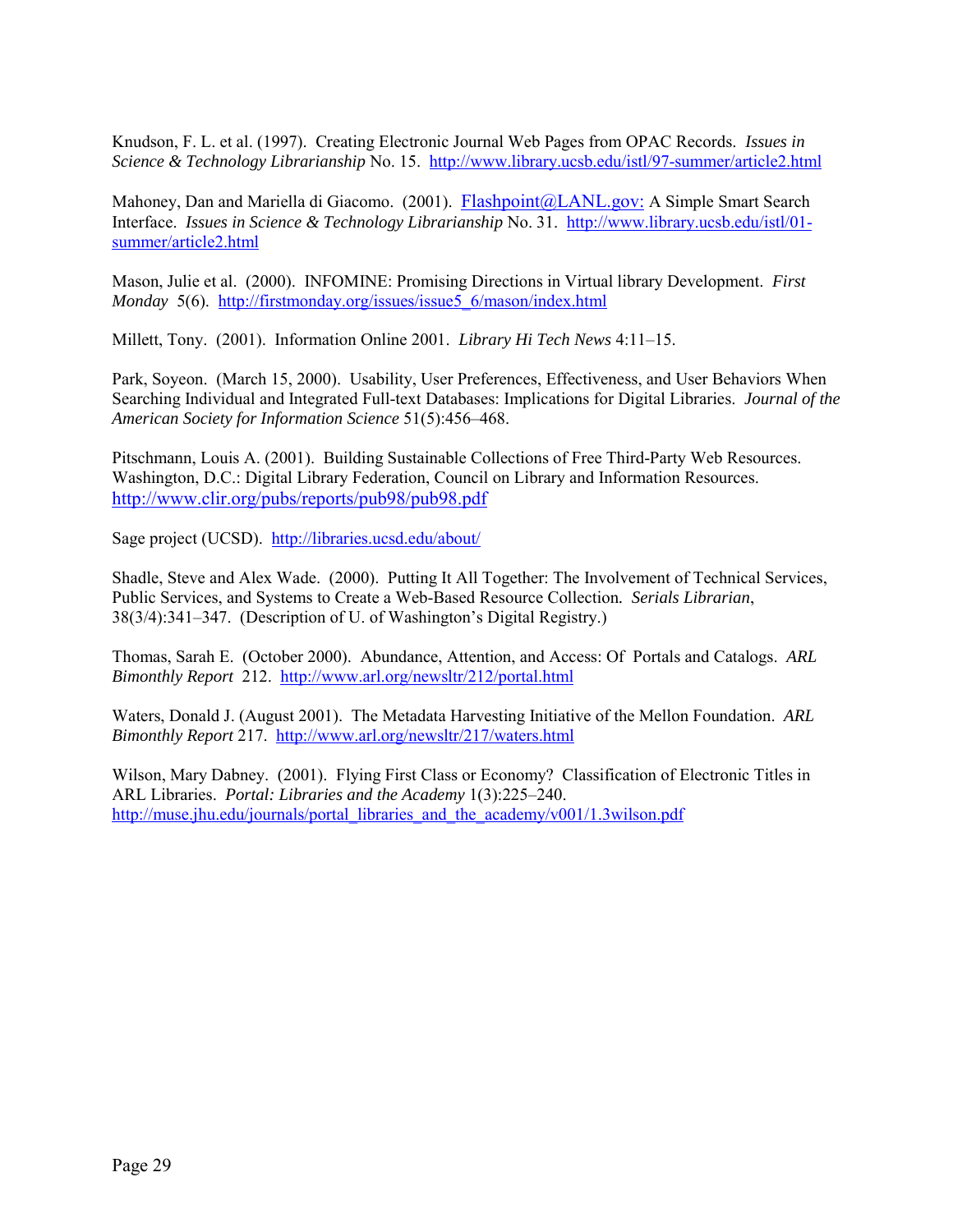## **XII. Appendices: Appendix A: Charge to the Task Force on Access Integration**

BACKGROUND: When the UC Libraries began licensing electronic content, those resources were few enough that it was both easy and desirable to give them prominence by building web pages that listed them. As the number of licensed electronic resources increased, maintenance of these lists became increasingly difficult. Additionally, the licensing efforts of the CDL for the UC system as a whole, and the creation of electronic finding aids presented access issues that neither the local catalogs nor the MELVYL and PE databases could resolve. Initially, the CDL Directory was an effort to both alleviate those issues and provide the same quick access as the web page lists.

Many of us have now shifted from maintaining lists of electronic resources on web pages to dynamically generating the pages from catalog or other databases. The issues of access integration, however, are still very real, as we struggle with facilitating a wide range of both user and staff needs, and integrating access to both electronic and non-electronic formats. While the most immediate questions being posed are focused on the CDL Directory and its role in providing access to electronic resources, the issues being raised are much broader and longer term.

To explore and delineate these issues and bring them to a broad discussion level, SOPAG is appointing this Task Force *to develop a white paper on the relationship between our various catalogs, databases, and web pages as access paths to library materials.*

CHARGE: The charge to this Task Force has five parts.

1) Investigate the current roles of the CDL Directory and other web-based lists of licensed resources (regardless of how they are created) - these uses might include such functions as providing a hierarchical search and browse for broad level subjects; providing enhanced description, licensing, and access information; providing holdings information for services such as Request; and gathering rudimentary use statistics (by recording clicks on specific titles, for example).

2) Explore the relationship between these web-based products and the catalog databases - can the web products be created from the catalog databases?

3) Explore what new services are needed in providing access to electronic resources, what kind of data these services require, and the implications of separating electronic from other, non-electronic formats.

4) Investigate and assess what other libraries are doing to resolve these access integration issues.

5) Suggest a path on which the UC libraries might concentrate their efforts to best serve their collective needs for representing electronic resources.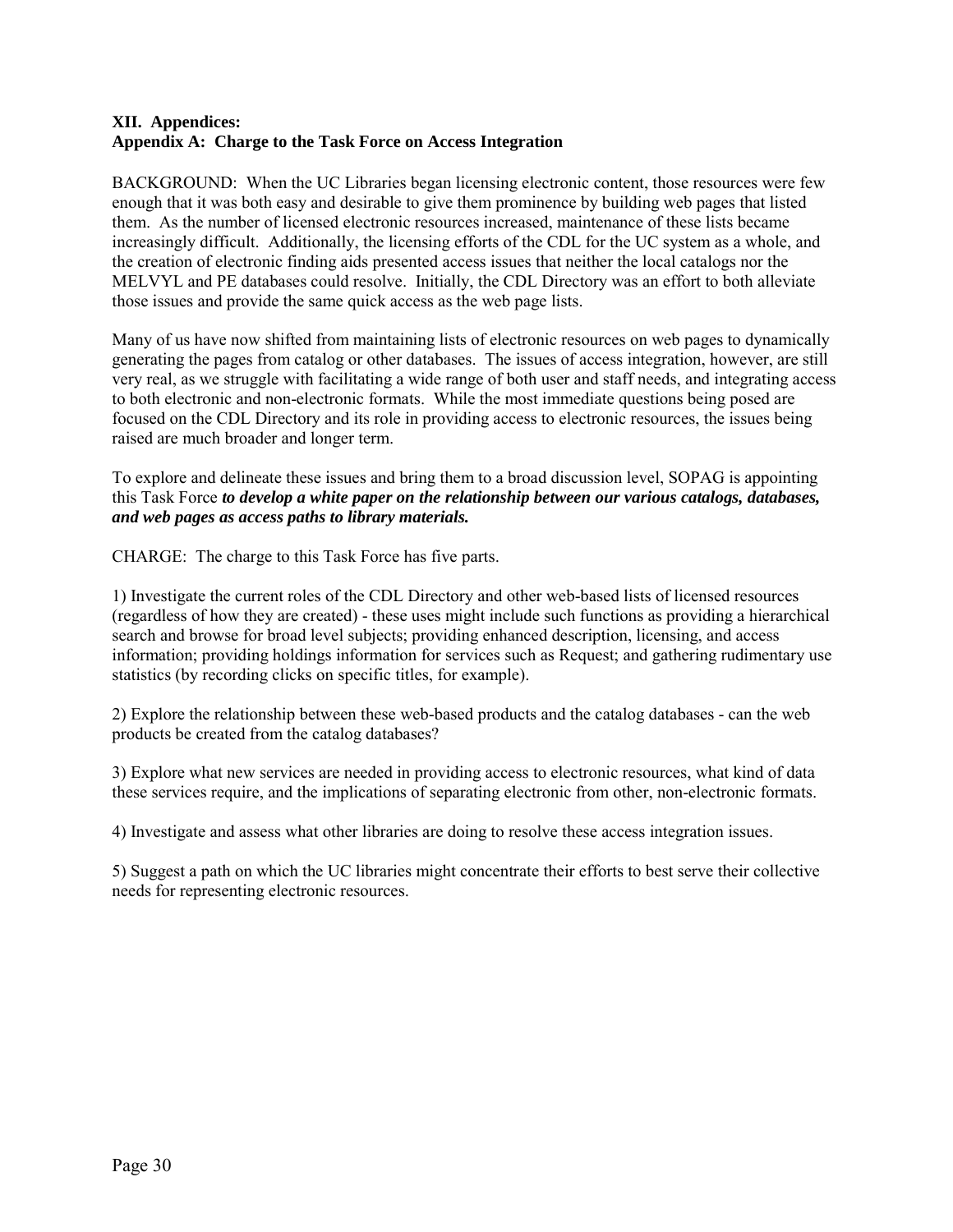## **Appendix B: Functionality Requirements for a Directory-style Discovery Tool**

As part of its deliberations, the Task Force created a set of functional requirements for any directory style products. The priorities (immediate, medium term, and long term) are framed in terms of how quickly the requirement needs to or can be addressed.

#### Discovery Requirements

- 1. The content must include locally licensed items along with items licensed by CDL: includes all items for which campus users have access. (*Immediate*)
- 2. Provides multiple points of access. (*Immediate*)
	- a. Ability to search by keyword and exact title. (*Immediate*)
	- b. Ability to search with limits for type, subject, location. (*Immediate*)
	- c. Have pre-selected views for the major types: electronic journals and databases.  $(Analogous to what traditional print libraries have provided—journal lists, separate$ reference areas, periodical rooms, etc.). (*Immediate*)
	- d. Ability to browse by title (e.g., A–Z, within Subject, within Type). (*Immediate*)
	- e. Ability to browse by subject—need agreed upon UC vocabulary such as CDL or LCC with mapping capability available to local campuses. (*Immediate*)
- 3. Displays all resources available to local campus. (*Immediate*)
- 4. Displays union view of all resources at any campus. (*Long term*)
- 5. Provide access to lists of resources with minimal clicks or decisions. (*Immediate*)
- 6. Provides compact presentation of results/records.
	- a. Default results should be lean and compact. (*Immediate*)
	- b. Display more records per page than the default "20." *(Immediate)*
- 7. Local display of a central Directory should be co-brandable in such a fashion that the user is aware that content is jointly supported between the campus and CDL and that functional links (to pathfinders, e-reference services, proxy server information) to the home campus are prominently visible. (*Medium term*)

## Delivery Requirements

- 8. URL resolution services for both CDL and campus-licensed materials (such as PURLs, SFX, Open URL Technology). (*Medium term*)
- 9. Automatic link checking with notification to management of broken links. (*Medium term*)
- 10. One-click authentication for all licensed content. (*Medium term*)

# Management Requirements

- 11. Entry of items into Directory should piggyback on current workflows and require minimal maintenance for both CDL and campus titles—whenever possible. The core principle is to avoid duplicate software development and data entry, as well as manual work. (*Immediate, but recognize that full achievement of this will take some development*)
- 12. Automatic data update from campus acquisition and licensing systems. (*Long term*)
- 13. Automatic distribution of metadata to campuses. There are actually two levels that are important here. First is receipt of accurate metadata distribution from publishers to libraries in general (over which we have limited influence). The other level is from CDL to campus libraries. Campuses need CDL to provide output files with new or updated data; campuses need real-time response to a query in a usable output file. (*Medium term*)
- 14. Enable expedited notification and link/resource outages. (*Long term*)
- 15. Enable publication of temporary out of service public message. (*Long term*)
- 16. Provide flexibility and extensibility in design so as to facilitate additional functionality later as needed. (*Immediate)*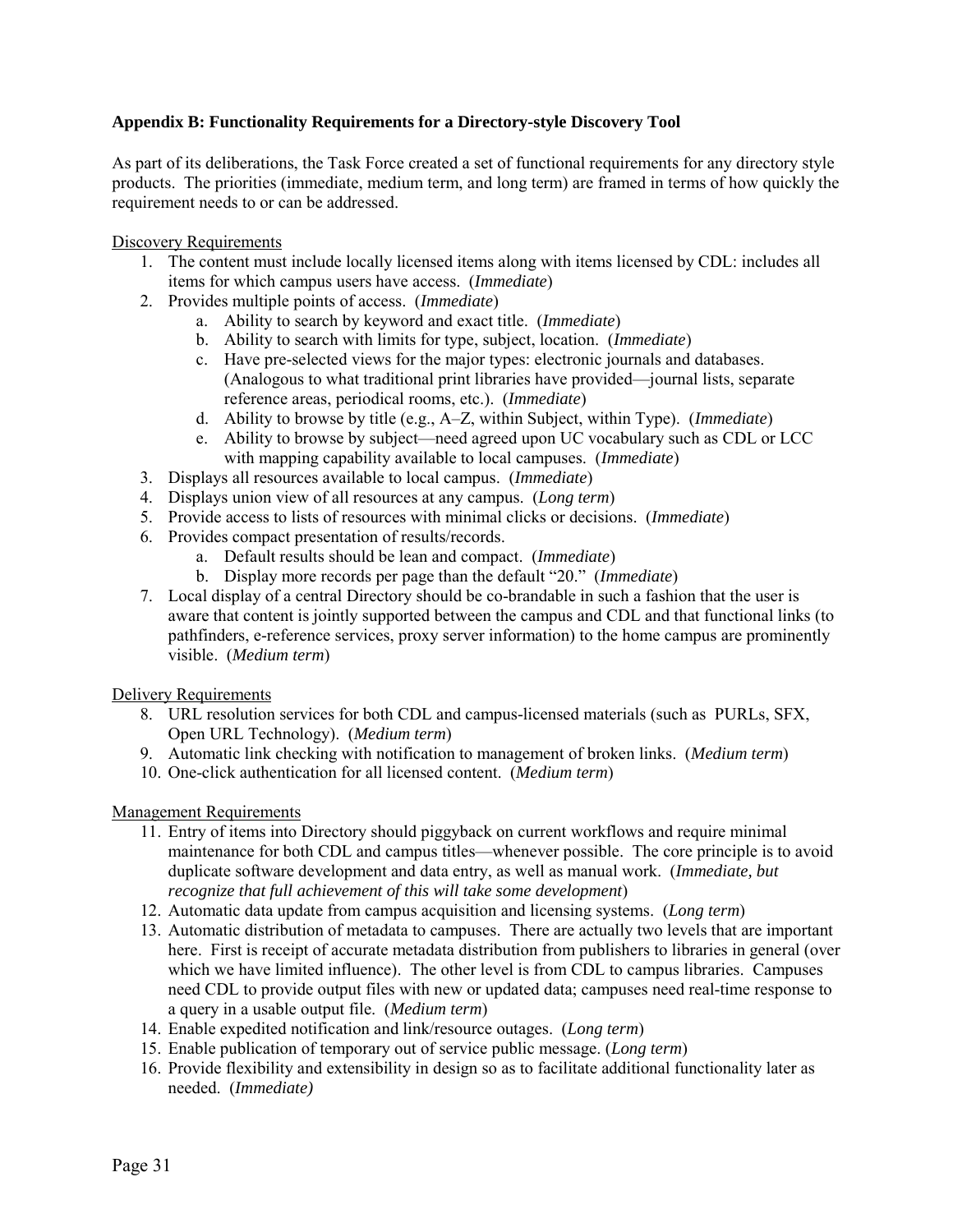# **Appendix C: Directory to MARC Map**

This chart illustrates the feasibility of using the MARC format to incorporate the current Directory fields into cataloging records for electronic resources. Only those unique Directory fields that are not standard in cataloging records are included. Standard fields such as title and author are not included since they are already represented in all MARC cataloging records.

| <b>Directory Field</b>    | <b>Description</b>                                                      | <b>Mapping to MARC</b>                          |
|---------------------------|-------------------------------------------------------------------------|-------------------------------------------------|
| Format                    | <b>Current Values:</b>                                                  | The 655 field is defined as genre heading       |
|                           | Electronic Journal                                                      | "Terms indicating the genre, form, and/or       |
|                           | [Electronic] Database                                                   | physical characteristics of the materials being |
|                           | [Electronic] Reference Text                                             | described. A genre term designates the style    |
|                           | [Electronic] Finding Aid                                                | or technique of the intellectual content of     |
|                           |                                                                         | textual materials or, for graphic materials,    |
|                           |                                                                         | aspects such as vantage point, intended         |
|                           | NOTE: The CDL shared cataloging records use the 655 Online resources.   | purpose, or method of representation."          |
| Subject                   | Uses Directory's controlled vocabulary.                                 | If we wanted our own vocabularies, we could     |
|                           |                                                                         | use 69x fields. Alternatively, if all           |
|                           |                                                                         | vocabularies are based on LCCN, our             |
|                           |                                                                         | vocabularies need not be stored in the MARC     |
|                           |                                                                         | record; rather, the mapping from LCCN could     |
|                           |                                                                         | take place at the point of conversion.          |
| Description               | Short Description is limited to 255 characters. Description is a Sybase | 520 field "Unformatted information that         |
| <b>Short Description</b>  | text field.                                                             | describes the scope and general contents of     |
|                           |                                                                         | the materials. This could be a summary,         |
|                           |                                                                         | abstract, annotation, review, or only a phrase  |
|                           |                                                                         | describing the material." We could set the      |
|                           |                                                                         | first indicator to 2 (Scope and content).       |
|                           |                                                                         | Multiple 520s are permitted and we could use    |
|                           |                                                                         | a subfield to denote that this descriptive note |
|                           |                                                                         | applies to the CDL Directory.                   |
| <b>Access Information</b> | Values                                                                  | 506 field "Information on the restrictions that |
| (Availability/License)    | Available to all users<br>$\bullet$                                     | govern access to or the limited distribution of |
|                           | Available to individuals with personal subscriptions, or to             | the described materials." Multiple 506s are     |
|                           | individual members of the sponsoring society                            | permitted and we could use subfield 5 to        |
|                           | Licensed                                                                | denote that this access information applies to  |
|                           | Trial period?                                                           | the CDL Directory.                              |
| <b>Access Information</b> | Values                                                                  | 538 field "Technical information about an       |